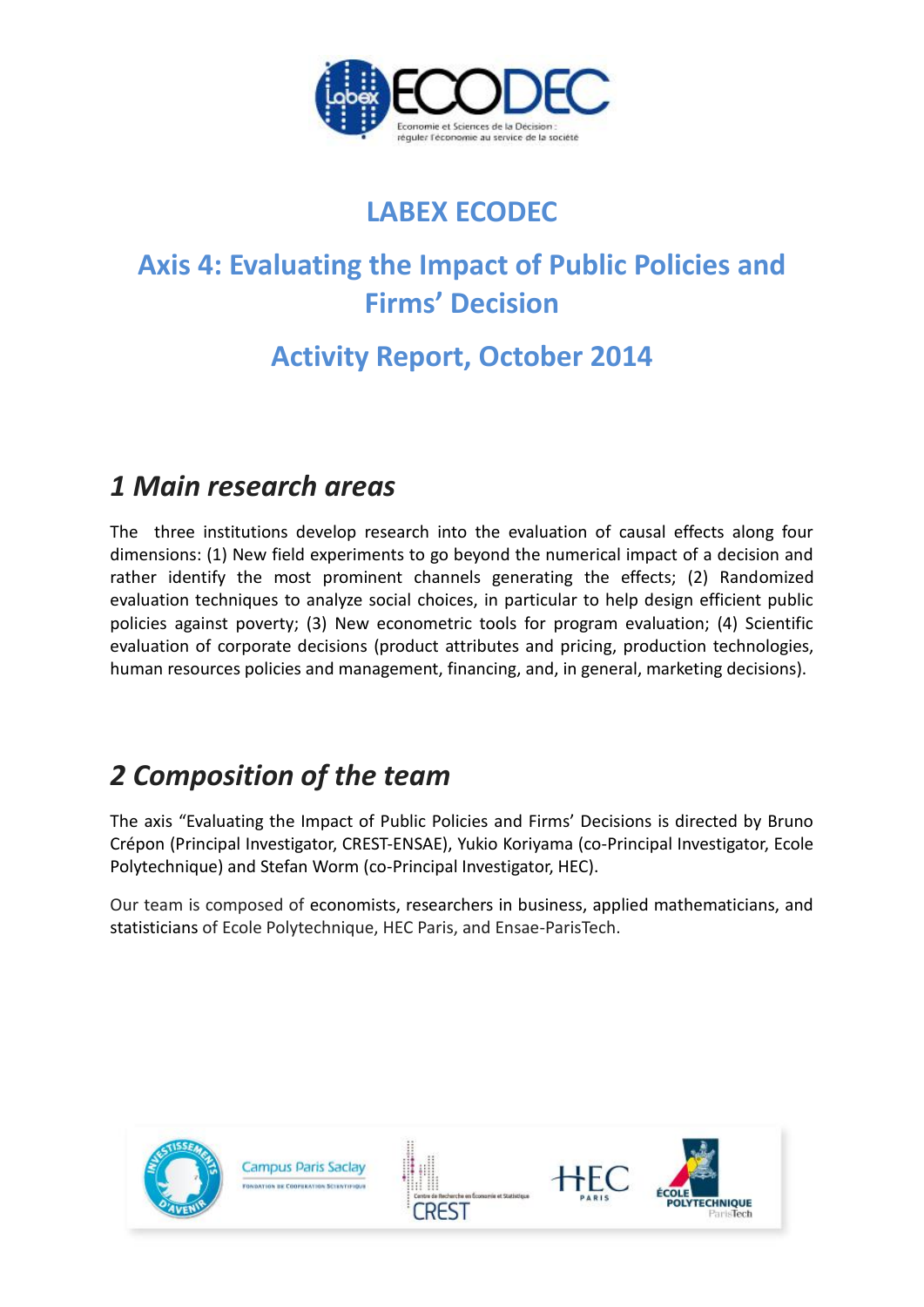

| <b>Researcher</b> |  |
|-------------------|--|

# **Researcher Institution**

| <b>ALLAIN</b>          | Marie-Laure      | <b>ECOLE POLYTECHNIQUE</b> |  |
|------------------------|------------------|----------------------------|--|
| <b>ANDRITSOS</b>       | <b>Dimitrios</b> | <b>HEC</b>                 |  |
| <b>BELZIL</b>          | Christian        | <b>ECOLE POLYTECHNIQUE</b> |  |
| <b>BOURGEON</b>        | Jean-Marc        | <b>ECOLE POLYTECHNIQUE</b> |  |
| <b>CREPON</b>          | <b>Bruno</b>     | <b>CREST-ENSAE</b>         |  |
| <b>CRIFO</b>           | Patricia         | <b>ECOLE POLYTECHNIQUE</b> |  |
| <b>DAVEZIES</b>        | Laurent          | <b>CREST-ENSAE</b>         |  |
| <b>DEVALCK</b>         | Kristine         | <b>HEC</b>                 |  |
| <b>D'HAULTFOEUILLE</b> | Xavier           | <b>CREST-ENSAE</b>         |  |
| <b>FOUCAULT</b>        | Thierry          | <b>HEC</b>                 |  |
| <b>FOUGERE</b>         | Denis            | <b>CREST-ENSAE</b>         |  |
| GARY-BOBO              | Robert           | <b>CREST-ENSAE</b>         |  |
| <b>GOH</b>             | Ai-Ting          | <b>HEC</b>                 |  |
| <b>HAGENBACH</b>       | Jeanne           | <b>ECOLE POLYTECHNIQUE</b> |  |
| <b>HOLLARD</b>         | Guillaume        | <b>ECOLE POLYTECHNIQUE</b> |  |
| <b>HOMBERT</b>         | Johan            | <b>HEC</b>                 |  |
| <b>JOHN</b>            | Anett            | <b>CREST-ENSAE</b>         |  |
| <b>KAMIONKA</b>        | Thierry          | <b>CREST-ENSAE</b>         |  |
| <b>KERBACHE</b>        | Laoucine         | <b>HEC</b>                 |  |
| <b>KORIYAMA</b>        | Yukio            | <b>ECOLE POLYTECHNIQUE</b> |  |
| <b>KRAMARZ</b>         | Francis          | <b>CREST-ENSAE</b>         |  |
| LARAKI                 | Rida             | <b>ECOLE POLYTECHNIQUE</b> |  |
| LE BARBANCHON          | Thomas           | <b>CREST-ENSAE</b>         |  |
| <b>MICHALSKI</b>       | Tomasz           | <b>HEC</b>                 |  |
| <b>MINDRUTA</b>        | Denisa           | <b>HEC</b>                 |  |
| <b>PEREZ</b>           | Eduardo          | <b>ECOLE POLYTECHNIQUE</b> |  |
| <b>PICARD</b>          | Pierre           | <b>ECOLE POLYTECHNIQUE</b> |  |
| <b>PONS</b>            | Vincent          | <b>CREST-ENSAE</b>         |  |
| <b>PONSSARD</b>        | Jean-Pierre      | <b>ECOLE POLYTECHNIQUE</b> |  |
| RUIZ-ALISEDA           | Francisco        | <b>ECOLE POLYTECHNIQUE</b> |  |
| <b>THESMAR</b>         | David            | <b>HEC</b>                 |  |
| VANHUELE               | Marc             | <b>HEC</b>                 |  |
| <b>WORM</b>            | Stefan           | <b>HEC</b>                 |  |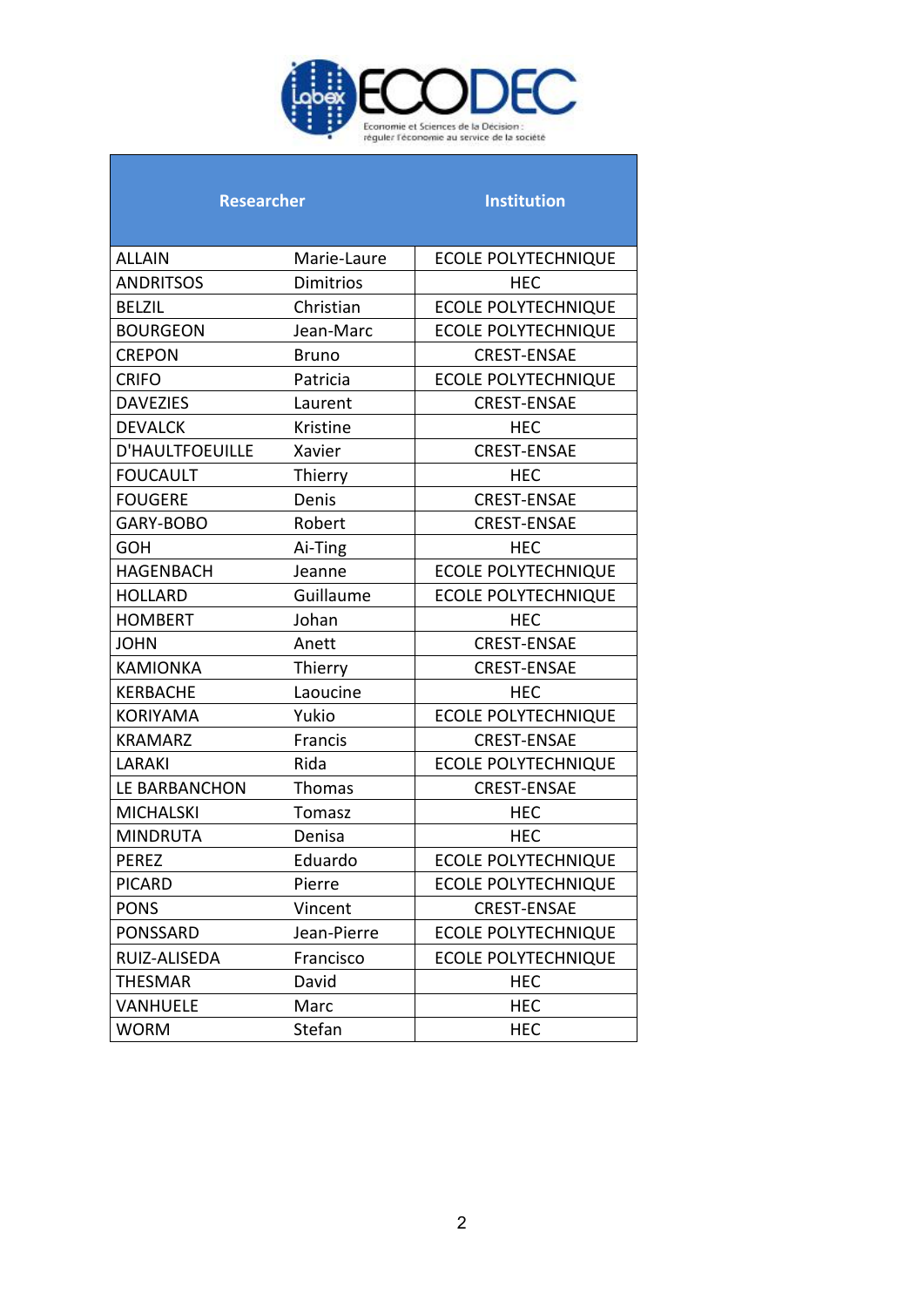

# *3 Publications*

*In Subsections 1 and 2 we display a selection of published papers and working papers produced by the team within the axis topics. The papers In Subsections 3 and 4 have been specifically funded by the Labex Ecodec.*

# **1) Published and accepted papers**

Thomas BRODATY, Robert J. GARY-BOBO and Ana PRIETO, "Do Risk Aversion and Wages Explain Educational Choices?", 2014 forthcoming*, Journal of Public Economics.* 

Robert GARY-BOBO and Touria JAAIDANE, "Strikes and Slowdown in a Theory of Relational Contracts" , 2014 forthcoming, *European Journal of Political Economy.* 

Luc Behaghel and Thomas Le Barbanchon, ["Unintended Effects of Anonymous resumes"](http://ftp.iza.org/dp8517.pdf), 2014 Forthcoming in American Economic Journal: Applied Economics Luc Behaghel, Marc Gurgand and Thomas Le Barbanchon, ["Please Call Again: Correcting Non-](http://ftp.iza.org/dp6751.pdf)[Response Bias in Treatment Models"](http://ftp.iza.org/dp6751.pdf), 2014 Forthcoming in *The Review of Economic and Statistics*

Florencia Devoto, Esther Duflo and William Parienté, ["Estimating the Impact of Microcredit](http://www.povertyactionlab.org/publication/estimating-impact-microcredit-those-who-take-it-evidence-randomized-experiment-morocco)  [on Those who Take It Up: Evidence from a Randomized Experiment in Morocco"](http://www.povertyactionlab.org/publication/estimating-impact-microcredit-those-who-take-it-evidence-randomized-experiment-morocco), 2014 Forthcoming in American Economic Journal: *Applied Economics*

Luc Behaghel and Marc Gurgand, ["Private and Public Provision of Counseling to Job-Seekers:](https://docs.google.com/file/d/1i01N2aX1Rg26z3DoNpXHPcHoeol2q-sChMQazTTXVUnzGp0RmIwwz65bp2-F/edit?usp=sharing)  [Evidence from a Large Controlled Experiment"](https://docs.google.com/file/d/1i01N2aX1Rg26z3DoNpXHPcHoeol2q-sChMQazTTXVUnzGp0RmIwwz65bp2-F/edit?usp=sharing), 2014 Published in *American Economic Journal: Applied Economics, 6(4): 142-74*

Esther Duflo, Marc Gurgand, Roland Rathelot and Philippe Zamora, ["Do Labor Market Policies](https://docs.google.com/file/d/17O7mmhAt2AiiIbhi_iahtopRuNuDGZ2QyKfMOMbn5TR6EcnZzRgZlR0oK3gJ/edit)  [Have Displacement Effects: Evidence from a Clustered Randomized Experiment"](https://docs.google.com/file/d/17O7mmhAt2AiiIbhi_iahtopRuNuDGZ2QyKfMOMbn5TR6EcnZzRgZlR0oK3gJ/edit), 2013 Published in *Quarterly Journal of Economics* vol. 128(2), pages 531-580, Paper selected as editor's choice

# **2) Working papers and papers in revision**

Touria JAAIDANE et Robert GARY-BOBO, 2012, "La réforme des régimes spéciaux de retraite a-t-elle été "ratée"? Etude du cas de la RATP", 27 juillet 2012, manuscrit, CREST ENSAE et Université de Lille1. 2014 revise and resubmit, *Revue Economique.*

# **3) Labex Ecodec published and accepted papers**

Robert GARY-BOBO, Alain TRANNOY, "Le recrutement collégial: l'Université comme partenariat à but non-lucratif", 2014, forthcoming, *Revue Economique.*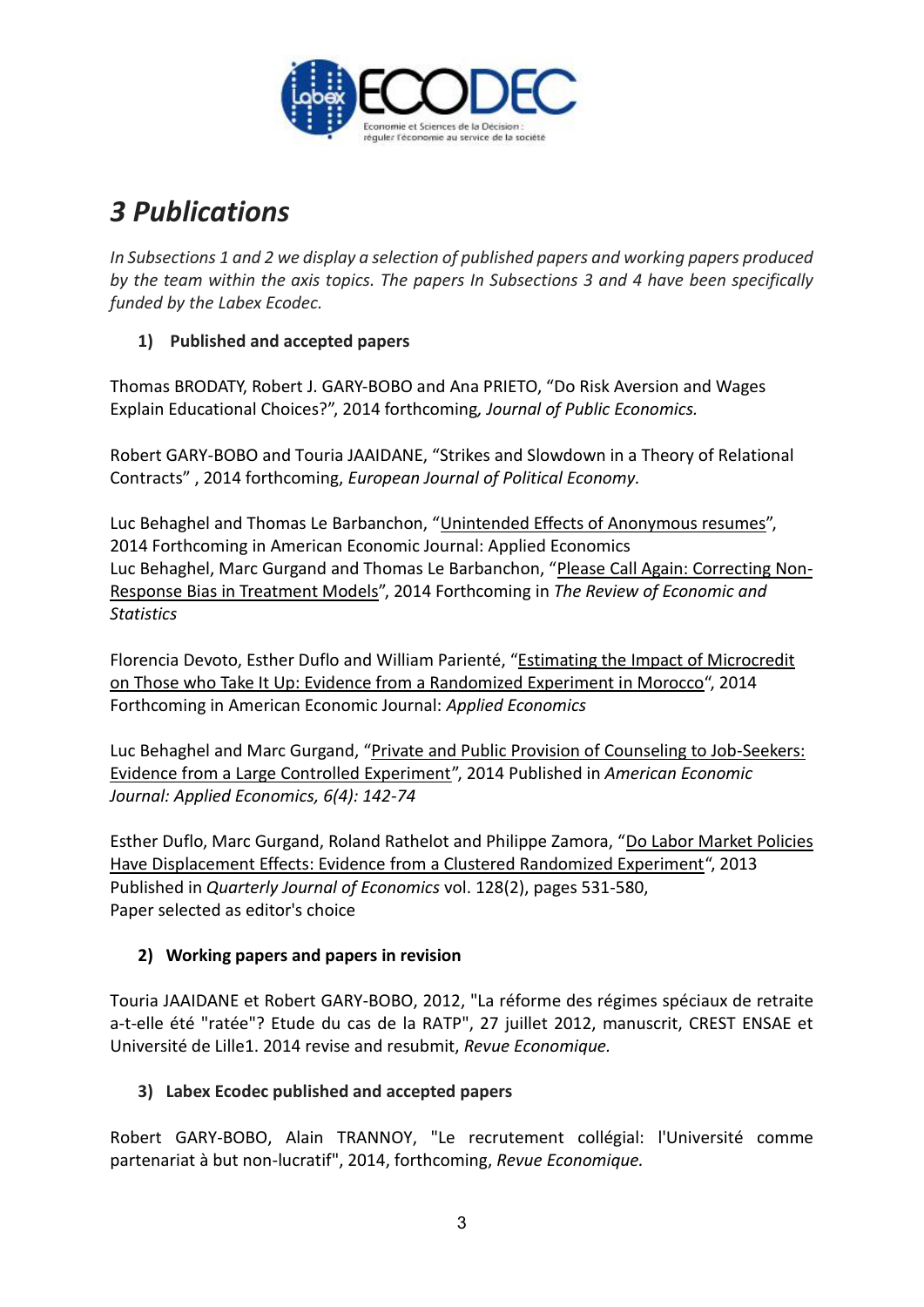

Yukio Koriyama, Jean-François Laslier, Antonin Macé and Rafael Treibich "[Optimal](http://www.jstor.org/stable/10.1086/670380)  [Apportionment](http://www.jstor.org/stable/10.1086/670380)." (2013) *Journal of Political Economy*, 121(3): 584-608.

#### **4) Labex Ecodec working papers and papers in revision**

Robert GARY-BOBO, Marion GOUSSE and Jean-Marc ROBIN, 2013, "Grade Retention and Unobserved Heterogeneity", CREST-ENSAE, manuscript, submitted for publication.

Robert GARY-BOBO and Alain TRANNOY, 2013, revised 2014, "Optimal Student Loans and Graduate Tax under Moral Hazard and Adverse Selection", CESIfo discussion paper no 4279, revise and resubmit Rand *Journal of Economics.* 

Christian Belzil, Jorgen Hansen and Xingfei Liu (Concordia University), "Estimation of a Life-Cycle Skill Accumulation Model with Comparative Advantages and its Economic Implication, 3rd version revised for *Journal of Political Economy.*

Christian Belzil, Jorgen Hansen and Xingfei Liu (Concordia University), "Dynamic Skill Accumulation, Comparative Advantages, Compulsory Schooling and Earnings", IZA WP 6167, 3rd version revised and re-submitted at *Quantitative Economics.* 

Ana Babić, Francesca Sotgiu, Kristine de Valck, Tammo H.A. Bijmolt, "Factors Influencing the Effectiveness of Electronic Word of Mouth (eWOM) on Sales: A Meta-Analytic Review" Manuscript under review at *Journal of Marketing Research* 

Xavier d'Haultfoeuille, Clément de Chaisemartin, "Fuzzy Changes-in-Changes", submitted in June 2014

Stefan Worm, Sundar Bharadwaj, Jialie Shen, Rajendra Srivastava, "The Firm Performance Outcomes of Top Management Team Marketing Attention", Manuscript under preparation for submission to *Journal of Marketing Research* 

Yukio Koriyama, Ali Ihsan Ozkes (2014) "The Condorcet Jury Theorem under cognitive hierarchies: theory and experiments" mimeo, Ecole Polytechnique Departement of Economics, cahier de recherche 2014-24.

Jean-Francois Laslier and Karine Van der Staeten, "Strategic Voting under Committee Approval: A Theory" (2014)

Romain Lachat, Jean-François Laslier and Karine Van der Straeten, "Strategic Voting under Committee approval: An application to the 2011 regional government election in Zurich" (2014)

Laurent Davezies, Manon Garouste, "Evaluation of the "Ambition Success Networks Program", under revision, *Revue Economique.*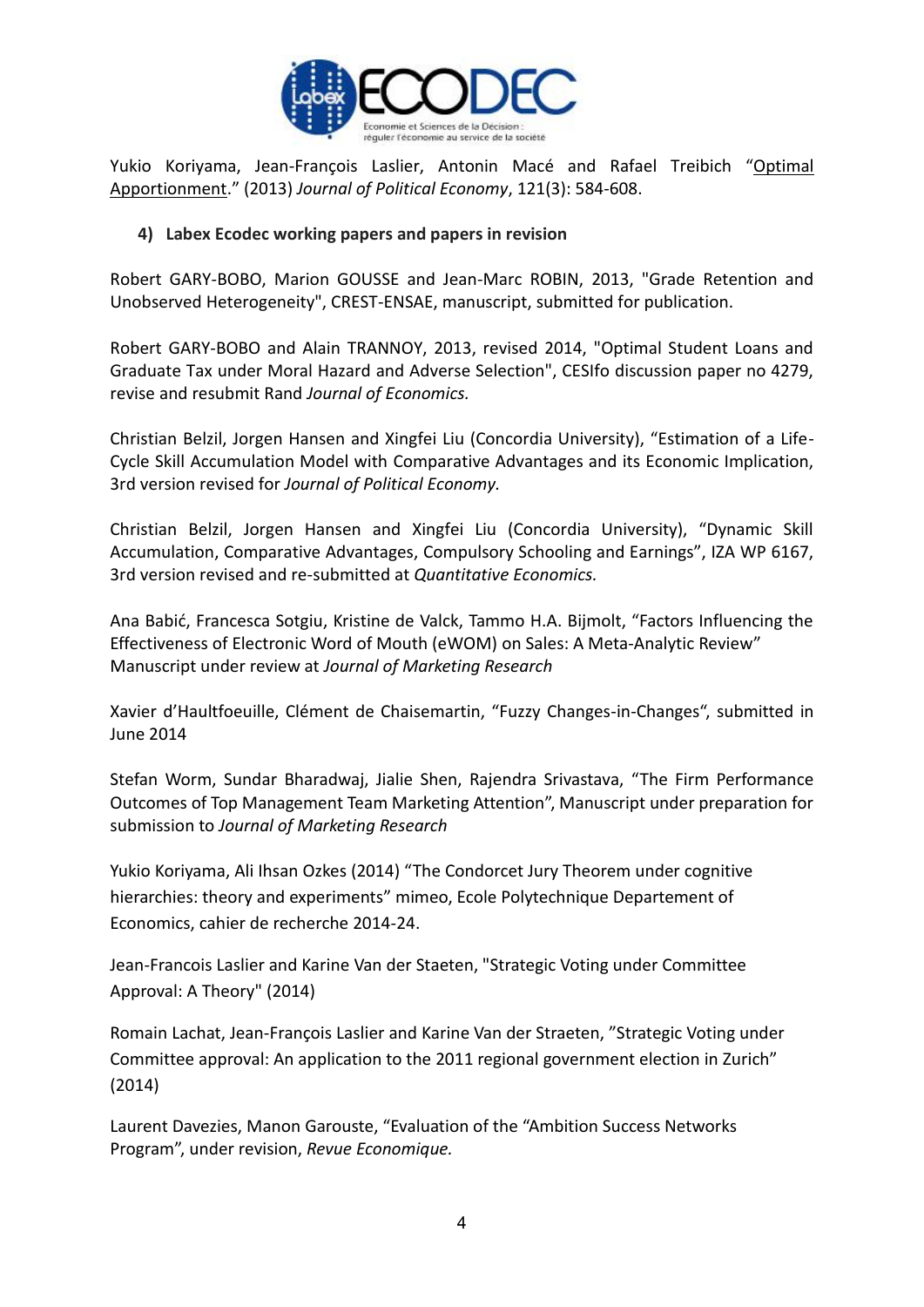

# *4 Grants allocated to research projects*

# *Year 2013*

| <b>Researcher</b> |                   | <b>Project title</b>                                                                                                                                      |  |  |
|-------------------|-------------------|-----------------------------------------------------------------------------------------------------------------------------------------------------------|--|--|
| <b>Belzil</b>     | Christian         | Estimation of a Life-Cycle Skill<br><b>Accumulation Model with Comparative</b><br>Advantages and Implications for<br><b>Compulsory Schooling Policies</b> |  |  |
| <b>Davezies</b>   | Laurent           | <b>Evaluation of the "Ambition Success</b><br>Networks" program                                                                                           |  |  |
| d'Haultfoeuille   | Xavier            | <b>Fuzzy Change in Change</b>                                                                                                                             |  |  |
| Gary-Bobo         | Robert            | Public Finance, Public Organization and<br>Re-Organization                                                                                                |  |  |
| Koriyama          | Yukio             | Public decision-making under bounded<br>rationality                                                                                                       |  |  |
| Laslier           | Jean-<br>François | A Swiss voting system                                                                                                                                     |  |  |
| Le<br>Barbanchon  | Thomas            | Human resources practices and workers'<br>productivity                                                                                                    |  |  |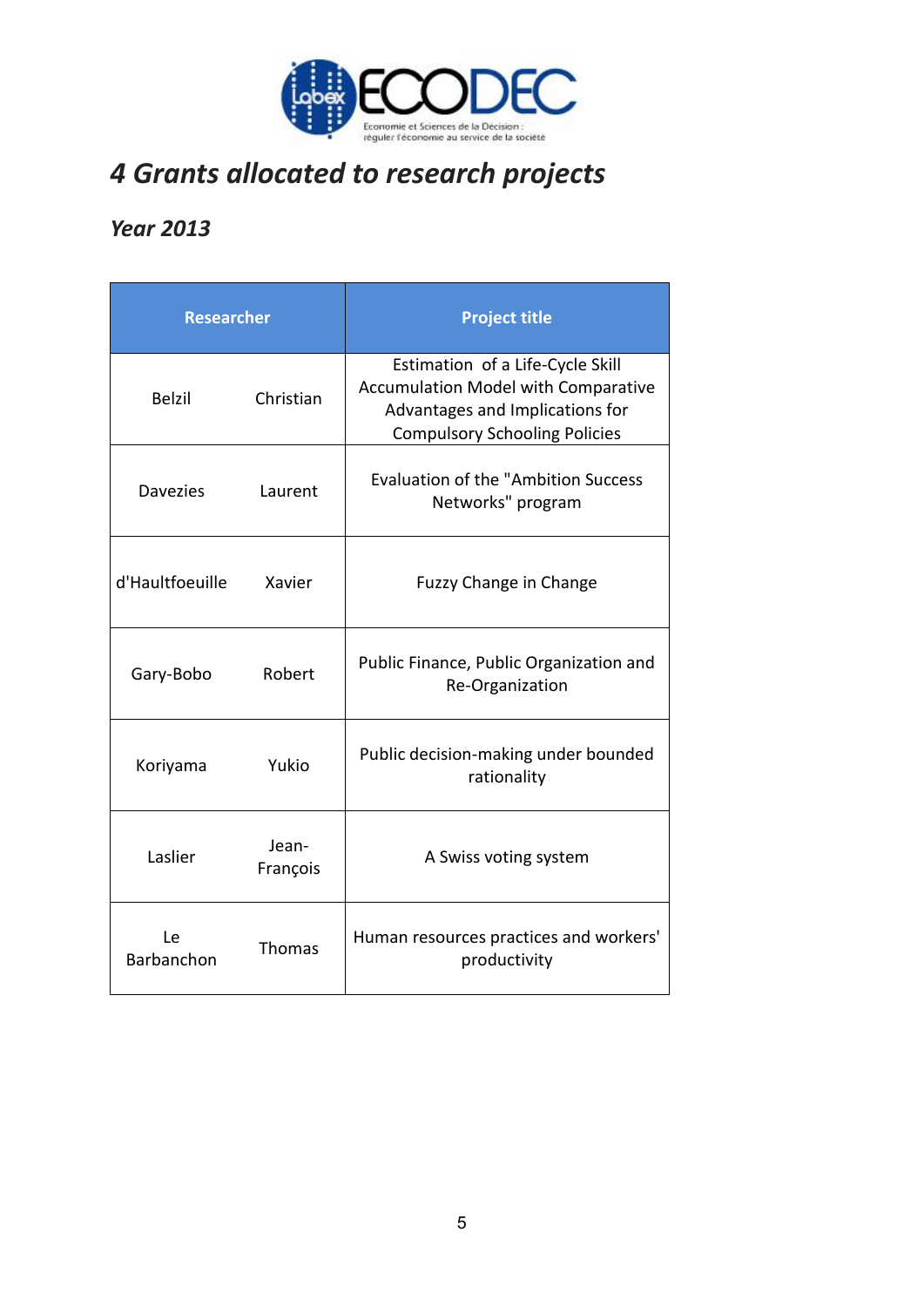

# *Year 2014*

| <b>Researcher</b> |             | <b>Project title</b>                                                                                         |  |  |
|-------------------|-------------|--------------------------------------------------------------------------------------------------------------|--|--|
| Allain            | Marie-Laure | Are Cartel Fines optimal? Theory and<br>Evidence from the European Union                                     |  |  |
| <b>Belzil</b>     | Christian   | Ex-ante Evaluation of Higher Education<br>Financial Aid Policies using a Canadian<br><b>Field Experiment</b> |  |  |
| Bourgeon          | Jean-Marc   | <b>Optimal Territorial Organization</b>                                                                      |  |  |
| De Valck          | Kristine    | The business value impact of social media<br>marketing strategies                                            |  |  |
| Gary-Bobo         | Robert      | Public Finance, Public Organization and<br>Re-Organization                                                   |  |  |
| Koriyama          | Yukio       | Endogenous cognitive hierarchy model in<br>public decision making                                            |  |  |
| Ors               | Evren       | Analyse de l'efficacité du Droit Français<br>des entreprises en Difficulté                                   |  |  |
| Ruiz-Aliseda      | Francisco   | When do switching costs make markets<br>more or less competitive?                                            |  |  |
| Worm              | Stefan      | The Stock Market Value Relevance of<br><b>TMT Marketing Strategy Attention</b>                               |  |  |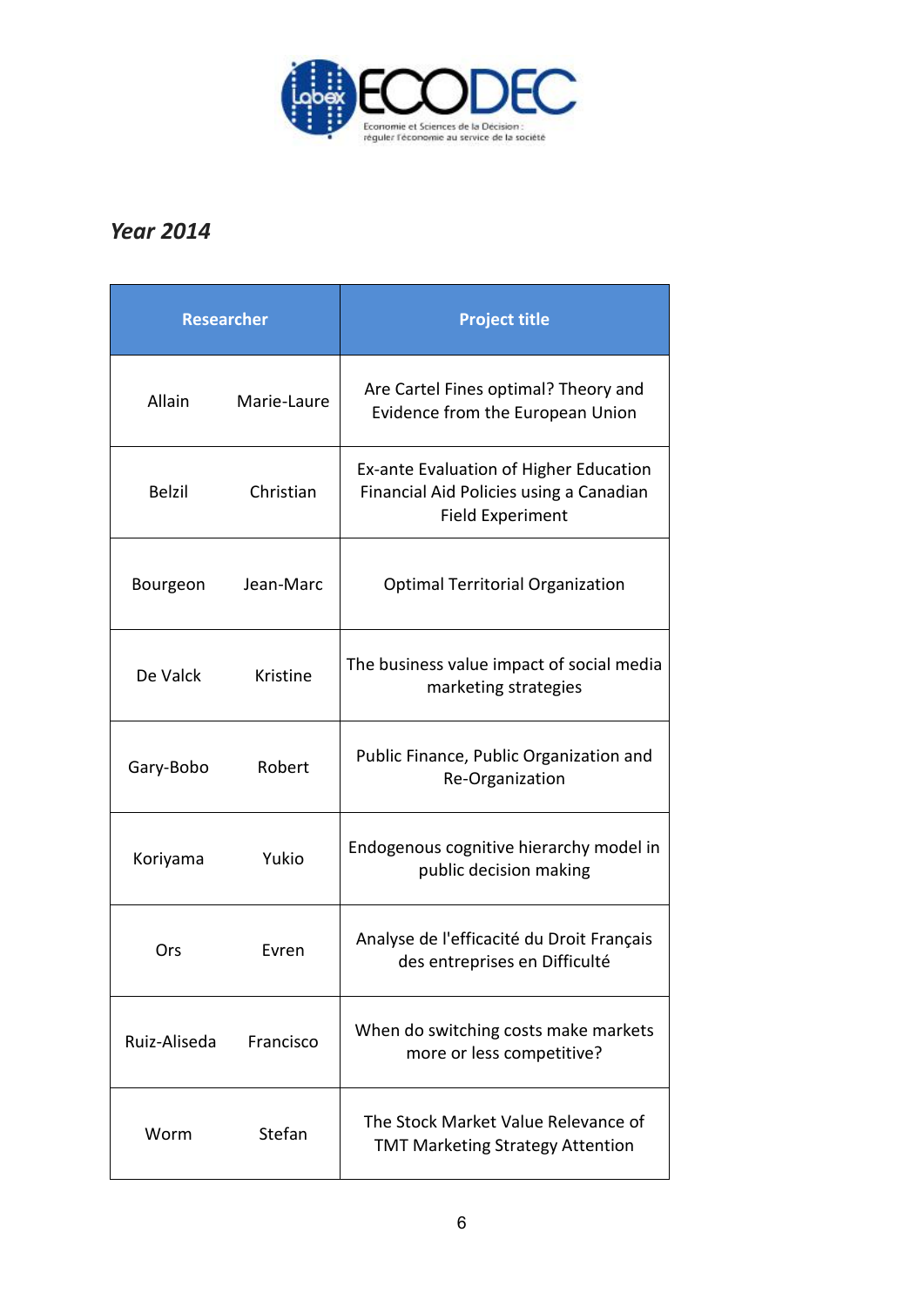

# **Project Descriptions**

**Project Title: Are Cartel Fines Optimal? Theory and Evidence from the European Union Principal Investigators: Marie-Laure Allain (Ecole Polytechnique), Jean-Pierre Ponssard (Ecole Polytechnique) Co-authors: Marcel Boyer (University of Montreal), Rachidi Kotchoni (Université de Cergy)** 

Deterring the formation or continuation of cartels is a major objective of antitrust policy. Though a number of countries have adopted criminal sanctions against individuals who engaged in hardcore cartels, antitrust authorities rely mainly on financial penalties to enforce laws against cartels. In this project, we focus on fines as the main instrument for antitrust authorities to deter the formation of cartels.

The first step of this project is theoretical, and much progress has already been done there. We develop a dynamic framework to characterize the compensation and deterrence properties of fines, based on the fact that cartel stability depends on the ability to prevent deviation, which itself depends in part on fines imposed in case of detection and conviction. We show that the proper consideration of cartel dynamics plays a major role in determining optimal deterrent fines. We first determine the optimal fine level as a function of four parameters, namely the competitive markup, the cartel overcharge, the elasticity of demand, and the probability of cartel detection. We embed this analysis in a dynamic model of cartel stability where we consider that (illicit) communication is necessary for collusion and that it generates verifiable evidence the antitrust authorities will discover if they audit the industry. The benchmark fine level we recommend satisfies both the deterrence and compensation requirements.

The second step of the project, which we plan to develop in 2014, is the empirical analysis. Having already built a database of all European cartel cases from 2005 to 2010, we plan first to complete the database with more recent years. Then we plan to review the fines imposed on cartel members by the EC and to compare them to the optimal fine level we derived and recommend. We also plan to complete a database on French cartel cases in order to develop a similar analysis at the French level, as smaller cartel cases are dealt with by national antitrust authorities. We hope to finish the empirical paper on the EU data, and to complete the database on French cartel cases in the coming year. The outcome should be of interest to academics and practitioners in the field of antitrust economics.

# **Project title: Ex ante Evaluation of Higher Education Financial Aid Policies using a Canadian Field Experiment Principal Investigator: Christian Belzil (Ecole Polytechnique)**

Using data drawn from a field experiment conducted in several Canadian high schools, we estimate a structural model of higher education financing in which risk aversion and discount factors are non-parametrically identified. Our preliminary estimates imply that the median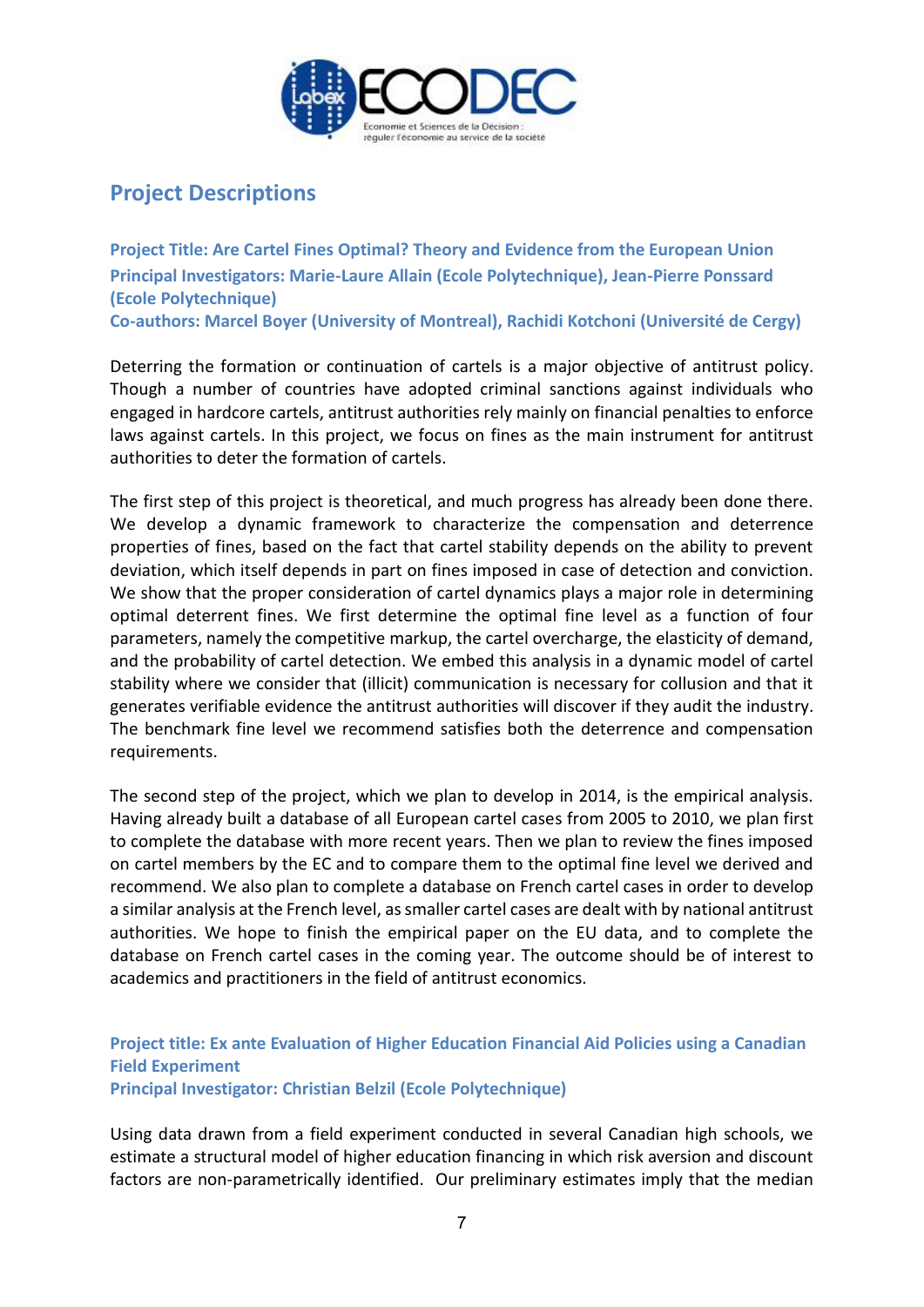

agent would be willing to pay an additional rate of 3% to secure a loan comparable to those offered by Canadian institutions and give up 50 cents of current consumption for a 1\$ reduction in yearly tuition. We find that the distribution of the willingness to pay is mostly explained by risk aversion and discount rates and to a lesser extent by parental income. The paper will be presented in seminars and conferences for the first time in early 2015.

**Project title: Estimation of a Life-Cycle Skill Accumulation Model with Comparative Advantages and Implications for Compulsory Schooling Policies Principal Investigator: Christian Belzil (Ecole Polytechnique) Co-author: Jorgen Hansen (Concordia university)** 

My current research agenda spans a relatively wide set of topics in the Economics of Education and Human Capital and in Education Policies. Designing optimal education policies is a major challenge to most advanced economies. In particular, and in the presence of comparative advantages, some individuals are more likely to accumulate skills in the labor market while others are particularly confortable in an academic environment. For this reason, it is particularly important to quantify the fraction of the population more effective at producing skills in the labor market. To do this, it is crucial to estimate models that take into account the possibility that education have "long lasting" effects on life-cycle earnings growth. These issues, along with a few more, are at the center of two working papers described below.

#### Working papers

Estimation of a Life-Cycle Skill Accumulation Model with Comparative Advantages and its Economic Implications

with Jorgen Hansen and Xingfei Liu (Concordia University).

Status: 3rd version revised for Journal of Political Economy.

Abstract: We estimate a structural model of schooling, labor supply and life-cycle earnings in which heterogenous agents can produce skills both in school and in the labor market and we analyze various behavioral implications of comparative advantages. The model is estimated using a sample of white males taken from the 1979 cohort of the National Longitudinal Survey of Youth (NLSY). We find that schooling induces more skill formation (at

1an average rate of 5.9% per year) than full-time work (at a rate of 4.9% per year), in the early phase of the life-cycle. Although the correlation between the individual specific rates of skill production in school and in the market is positive (0.19), our estimates imply that 24% of the US while male population is more effective (ex-ante) at producing skills in the market than in school and has already accumulated as much skills in the market (as in school) by age 35. We show how comparative advantages transforms the usual Ability Bias into a positive correlation between realized schooling and subsequent wage growth and also reduces the importance of individual differences in the utility of attending school in favor of more educational selectivity based on heterogeneity in skill production. Comparative advantages also tends to damp the portion of wage inequality explained by initial conditions (about 50% of observed inequality at age 35 is explained by heterogeneity). Finally, we show how comparative advantages may help explain the incidence of negative IV estimates of the return to schooling and why negative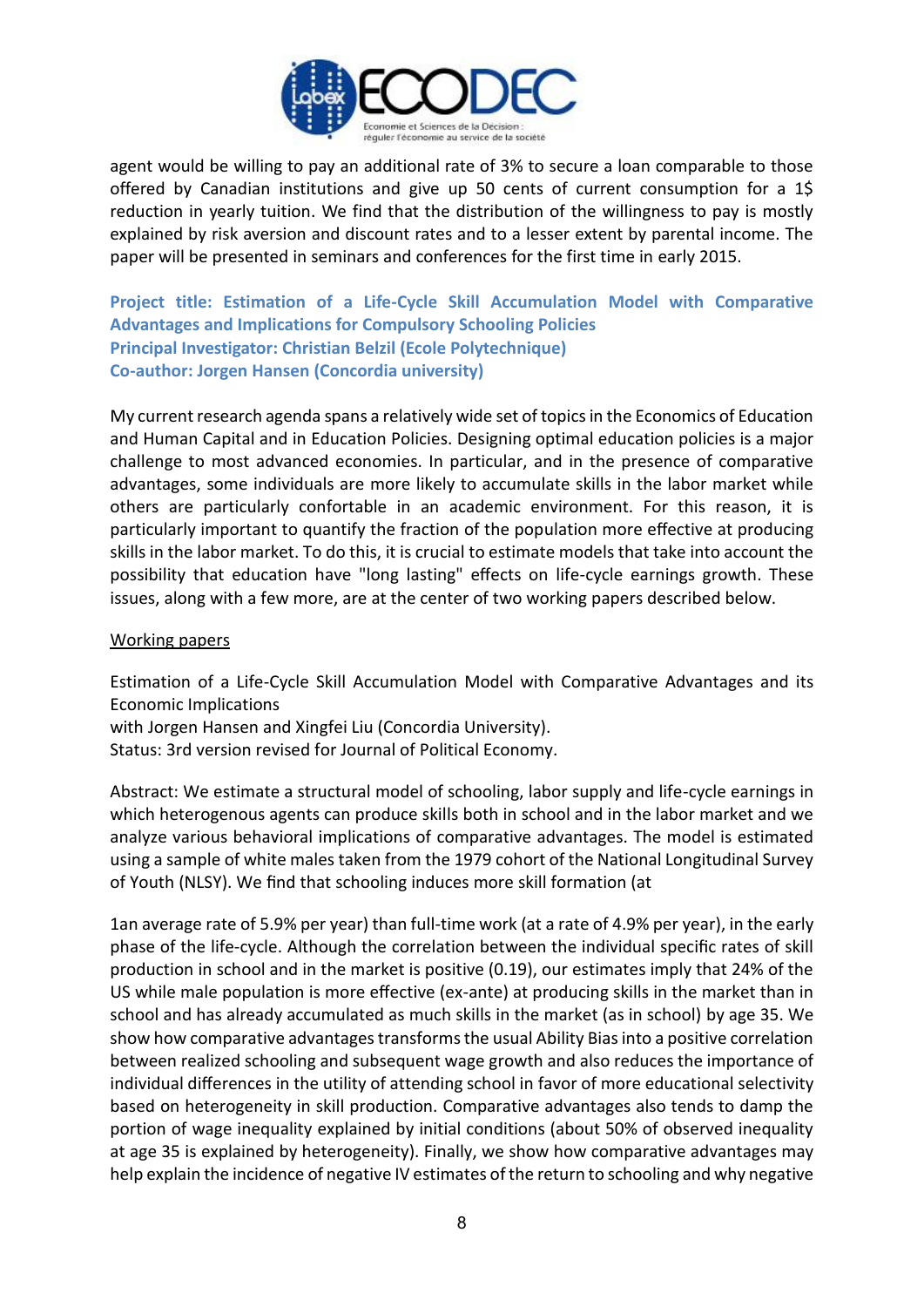

compulsory schooling IV estimates are unlikely for the US.

Dynamic Skill Accumulation, Comparative Advantages, Compulsory Schooling and Earnings, IZA WP 6167 with Jorgen Hansen and Xingfei Liu (Concordia University) Status: 3rd version revised and re-submitted at Quantitative Economics.

We show how a dynamic skill accumulation (DSA) model allowing for comparative advantages may be used to explain the negative effects of schooling on productivity that have been recently reported in the micro literature on compulsory schooling, in the micro literature on estimating the distribution of expost returns to schooling, and in the macro literature on education and growth. The fraction of the population more effi cient at producing skills in the market than in school is a pivotal quantity that determines the sign (and magnitude) of different parameters of interest. Our model reveals an interesting paradox; as low-skill jobs become more skill-enhancing (ceteris paribus), IV estimates of compulsory schooling become increasingly negative, and ex-post returns to schooling (inferred from a Roy model specification of the earnings equation) become negative for an increasing fraction of the population. This arises even if each possible input to skill production has a strictly positive effect. Finally, our model provides a foundation for the existence of a negative effect of education on growth measured in the empirical literature.

### **Project Title: Optimal Territorial Organization Principal Investigator: Jean-Marc Bourgeon (collaboration with Marie-Laure Breuillé, INRA)**

Territorial organization varies highly from one country to the other. Although this great variety is admittedly the outcome of country-specific differences in geography, history, and political and social movements, territorial organization reforms should be guided or at least motivated by a quest for an optimal organization. We explore this issue with the aim of determining the number of tiers, the degree of territorial dispersion (i.e. the number of same-tier jurisdictions which geographically and administratively belong to the same jurisdiction in the upper tier) that characterizes an optimal territorial architecture, and how this structure is modified by political and fiscal constraints.

# **Project title: Analyse de l'efficacité du Droit Français des entreprises en Difficulté" Principal Investigators: Vedran Capkun (HEC), Evren Ors (HEC)**

"In this research paper, we aim to examine the efficiency of the French corporate bankruptcy regime and the changes therein. The legal treatment of corporate bankruptcies in France has changed little in its essence since its adoption in 1549. French approach to corporate bankruptcy reflects the decision power of the bankruptcy judge ("jige consulaire" in French), who is not a lawyer by training but a professional from the business community who is elected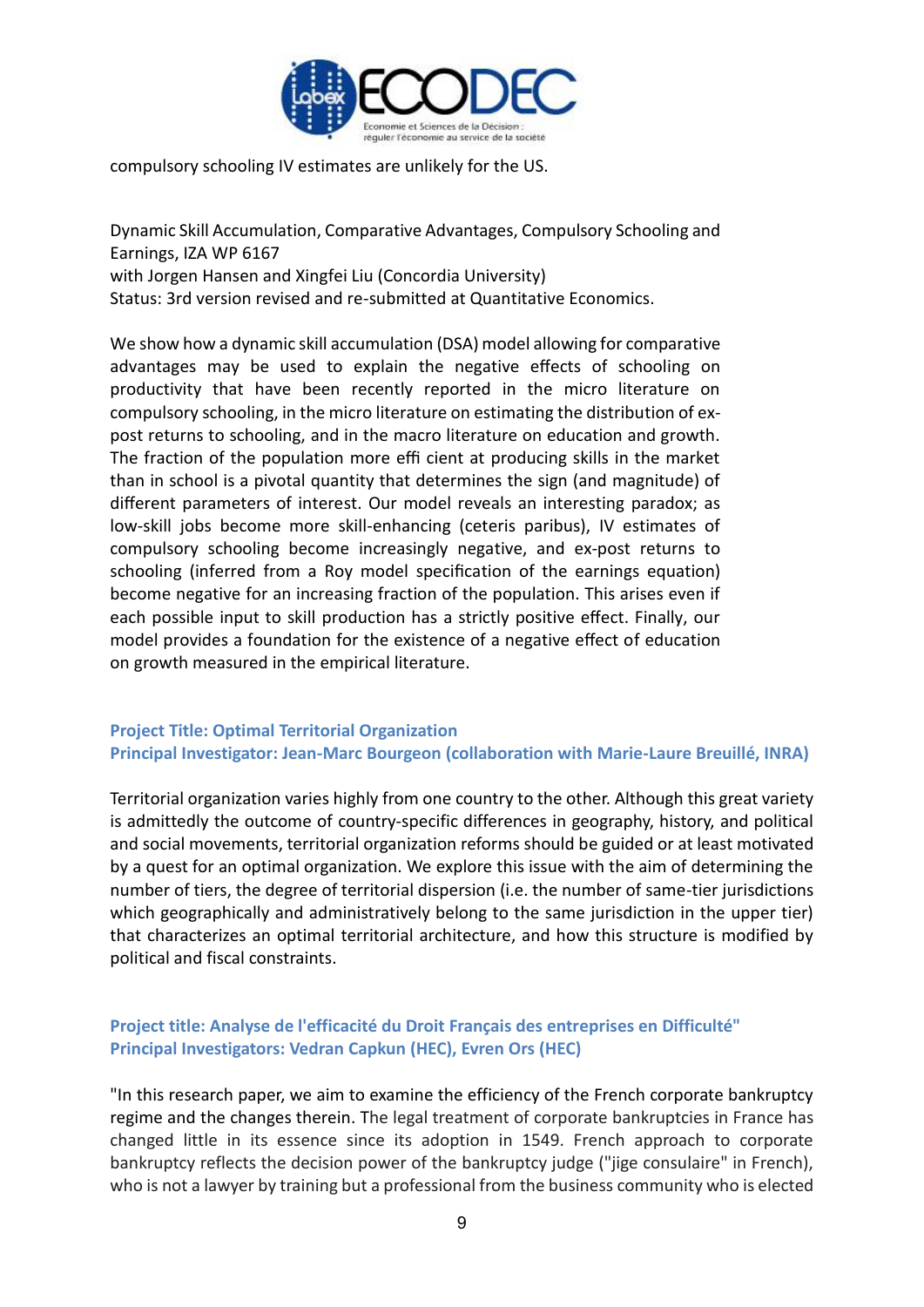

to the commercial court by his peers. The court judge is assigned the objective "to enable the continued operation of the company, maintaining employment and settlement of liabilities ." Creditors play a mainly advisory role and are not allowed, as in other jurisdictions, to decide the fate of the debtor, the latter is insolvent or experiencing a liquidity crisis. We aim to examine the role of judges, and any biases they may exhibit given their professional background. The research project requires that we access French bankruptcy court documents. We have been able to download the court documents, which we are in the process of digitizing for the empirical analysis stage.

# **Project title: Evaluation of the "Ambition Success Networks Program" Principal Investigators: Laurent Davezies (CREST-ENSAE), Manon Garouste (CREST-ENSAE)**

1. Diffusion of results:

This work (cf. point 3) has been presented at the following conferences:

-Journées de Microéconomie Appliquées (June 2013)

-Journées Louis-André Gérard-Varet (June 2013)

-Atelier de la Direction de l'Evaluation, de la Performance et de la Prospective du Ministère de l'Education Nationale (December 2013)

-Séminaire Ségrégation Spatiale et Economique dans les espaces urbains, dans le cadre du Plan Urbanisme Construction et Architecture au ministère de l'Egalité des Territoires et du Logement (March 2014)

-International Workshop on Applied Economics of Education (June 2014)

- Congress of the European Economic Association (August 2014)

### 2. Publication:

This work has resulted in two research articles, the first one is under revision for publication in the French journal "Revue économique", the second one will soon be submitted to a peerreview journal.

### 3. Short report:

We are working on two projects related to the evaluation of the "Réseaux Ambition Réussite" policy. In the first project, we evaluate the changes in schooling choices at the entry into sixth grade that this policy has caused. In the second one, we evaluate the effect of this policy on pupils' achievement by controlling for possible changes in schooling choices. In both projects, the evaluation is based on the fact that schools which entered the "Réseaux Ambition Réussite" program are similar to other schools which were eligible to the program but did not enter it. More precisely, the probability of being part of the program is more important for schools enrolling 10% of repeaters in sixth grade and / or schools enrolling 67% of pupils from disadvantaged social backgrounds than for other schools. For schools being close to these 10% and 67% thresholds, this generates an assignment to the program that is comparable to what a random draw would do. The results show that this policy leads to a change in schooling choices; the least advantaged students (scholarship pupils and pupils from disadvantaged social backgrounds) are less likely than other pupils to avoid treated schools. This tends to reinforce social segregation across schools. Concerning academic achievement (measured as the results to "Brevet des collèges"), the program seems to be neither detrimental nor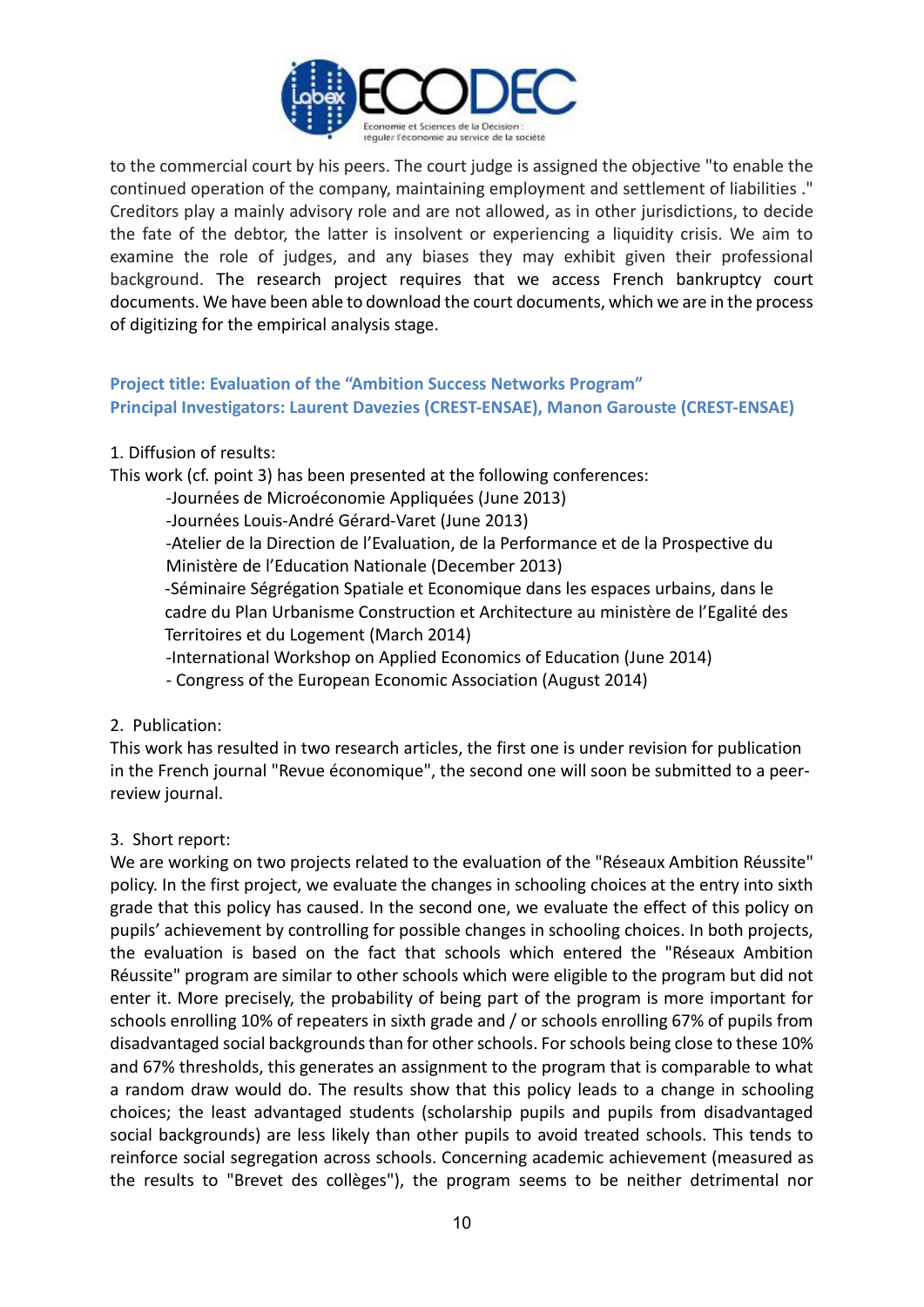

beneficial to treated pupils.

**Project title: Factors Influencing the Effectiveness of Electronic Word of Mouth (eWOM) on Sales: A Meta-Analytic Review Principal Investigators: Ana Babić, (HEC Paris), Francesca Sotgiu, (HEC Paris), Kristine de Valck (HEC Paris), Tammo H.A. Bijmolt (University of Groningen, the Netherlands)**

*Status:* 

Manuscript under review at *Journal of Marketing Research* 

The growing amount of electronic word of mouth (eWOM), such as online reviews, star ratings, tweets, and Facebook "likes," has significantly affected the way consumers make purchase decisions. Empirical studies establish an effect of eWOM on sales but disagree on what drives this effect. While some evidence suggests that the main predictor of sales is the volume of eWOM, different measures (e.g., valence, variance) have also been found influential. The authors conduct a meta-analysis of 1318 effect sizes across 76 published and unpublished studies. They find an average correlation of eWOM on sales of .069. The effect varies significantly across eWOM metrics, with volume being the most important metric linked to sales. In addition, positive eWOM has a larger effect than negative eWOM, indicating positivity bias. The effect of eWOM differs across online platforms but not across product types. The effect also depends on methodological choices, such as accounting for product price and previous levels of sales. These findings have implications for brand managers and online platform managers, as well as for research on eWOM.

### **PRESENTATIONS AND CONFERENCE PROCEEDINGS**

Ana Babić, Francesca Sotgiu, Kristine de Valck, and Tammo H.A. Bijmolt, "Factors Influencing the Effectiveness of Electronic Word of Mouth (eWOM) on Sales: A Meta-Analytic Review", Special Track "Internet and Interactive Marketing", *INFORMS Marketing Science Conference, Atlanta, June 2014*

Ana Babić, Francesca Sotgiu, Kristine de Valck, and Tammo H.A. Bijmolt, "Factors Influencing the Effectiveness of Electronic Word of Mouth (eWOM) on Sales: A Meta-Analytic Review", invited talk, *Thought Leaders in Marketing Channels Conference, Paris, June 2014*

Ana Babić, Francesca Sotgiu, Kristine de Valck, and Tammo H.A. Bijmolt, "The Business Value of Electronic Word of Mouth: A Meta-Analytic Review", *35th Annual INSEAD-ESSEC-HEC Research Seminar, INSEAD, Fontainebleau, March 2014*

Ana Babić, Kristine de Valck, and Francesca Sotgiu, The Business Value of Electronic Word of Mouth: A Meta-Analytic Review, Special Interest Group session "User Generated Content In E-Commerce: Taking The Next Step", *42nd European Marketing Academy Conference (EMAC), Istanbul, June 2013*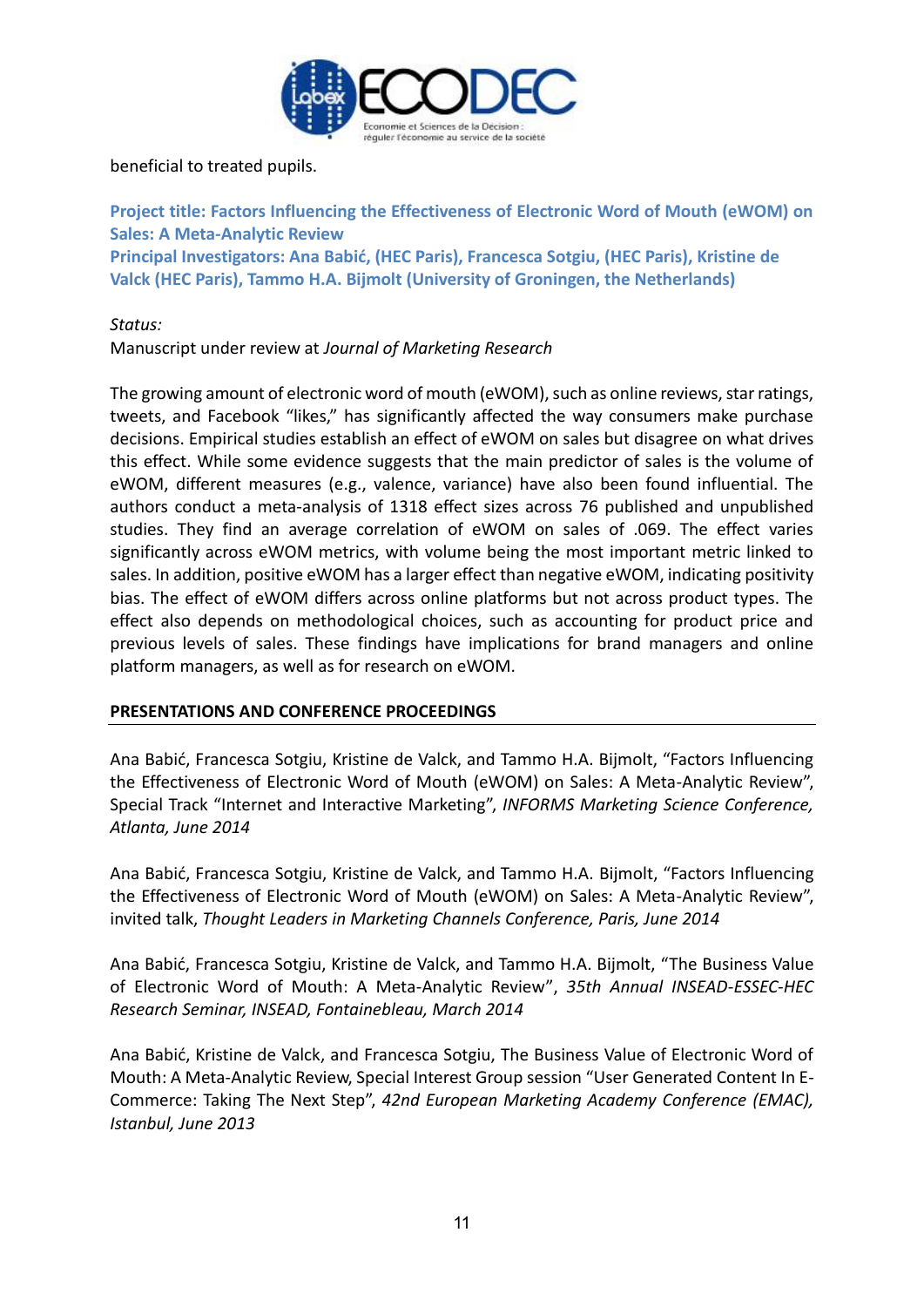

#### **Project title: Fuzzy Changes-in-Changes**

**Principal Investigators: Xavier d'Haultfoeuille (CREST-ENSAE), Clément de Chaisemartin (Warwick University)**

In this project, we extend the Change in Change model of Athey and Imbens (2006) to fuzzy designs where the control group, or the treatment group in first period, may be treated. Treatment effects on compliers are fully identified if the treatment rate remains constant over time in the control group, and partially identified otherwise. We develop inference for both cases and apply our results to three examples, revisiting in particular Duflo (2001) and Field (2007).

Working paper CREST 2014-18 (paper submitted in June 2014).

Presented (since 2013) at:

Brown University (séminaire d'économétrie),

Boston University (séminaire d'économétrie),

Warwick University ("**[Applied Economics, Econometrics and Public Policy Workshop](http://www2.warwick.ac.uk/fac/soc/economics/news_events/calendar/?calendarItem=094d43a2408650fb0140aa4e35e9512a)**"),

Chicago University (conférence "Interactions: bringing together Econometrics and Applied Microeconomics")

**Project title: Public Finance, Public Organization and Re-Organization Principal investigator: Robert Gary-Bobo (CREST-ENSAE) Co-authors: Jean-Marc Robin (Sciences Po, Paris), Alain Trannoy (EHESS, Aix-Marseille), Touria Jaaidane (University of Lille 1), Nabil Al Najjar (Northwestern University, Evanston, Illinois)** 

The project combines applied economic theory and empirical work in Public Finance. The general idea is to apply the *theory of contracts and incentives* to the *economic analysis* of *public pay*, *public careers* and *pensions* on the one hand, and to the *optimal regulation* and funding of some categories of public sector providers of services such as *schools*, *universities*  and *hospitals*.

#### 1. *Public Finance; Public Personnel*.

The revision of my manuscript with Touria Jaaidane on pension reform and the Paris metro workers has been resubmitted to the *Revue Economique*. The English version of this research is almost ready.

My paper on the theory of strikes with Jaaidane has been accepted for publication in *European Journal of Political Economy* in July 2014. See list above.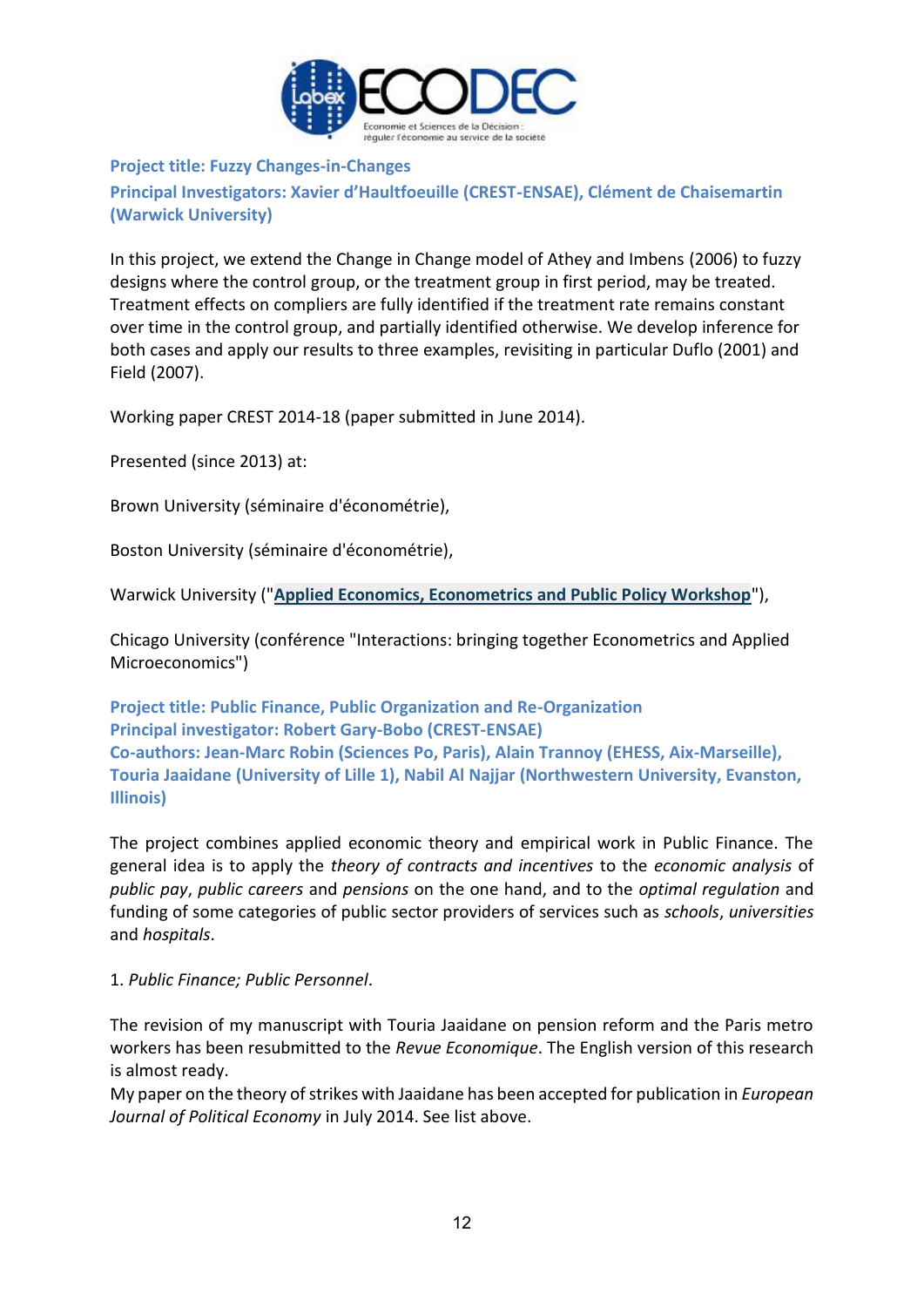

# 2. *University governance and reform*.

One accepted papers, with Alain Trannoy; in *Revue Economique* (see list below).

### 3. *Theory of Incentives*.

The paper on student loans with Trannoy underwent two revisions for *Rand Journal of Economics* (with three positive reports on the first round), and two positive reports on the first revision. The second revision was for minor points only. We have good hopes that the paper will be accepted before the end of 2014.

# 4. *Economics of Education*.

The third revision of my paper with Brodaty and Prieto on risk aversion and education has been accepted for publication in Journal of Public Economics in Spring 2014.

A new manuscript, with Jean-Marc Robin and Marion Goussé, was finished in December 2013, on "Grade retention and Unobserved Heterogeneity". This paper has been submitted for publication.

Thomas Brodaty (CEE), R. Gary-Bobo and J-M Robin are currently working on a joint paper on Education and Wages.

*5. Public Finance, Optimal Taxation.* 

A new research in preparation with Nabil Al Najjar on Optimal Taxation.

# **Project title: Public decision-making under bounded rationality, and Endogenous cognitive hierarchy model in public decision making Principal Investigator: Yukio Koriyama (Ecole Polytechnique)**

We build a model of endogenous cognitive hierarchy model, which explains group behavior of public decision making under bounded rationality. We extend the model which do not hinge on the overconfidence assumption, and discuss in what class of the games the behavioral prediction would differ significantly with and without the overconfidence assumption. We show that the information aggregation game in group decision making à la Condorcet is such a game. We conducted laboratory experiments at Ecole Polytechnique in 2013. Analysis of obtained data shows that the endogenous cognitive hierarchy model exhibits a better fit to explain the behavior of agents with bounded rationality in group decision making. Working paper

- Yukio Koriyama and Ali Ihsan Ozkes (2014) "The Condorcet Jury Theorem under cognitive hierarchies: theory and experiments" mimeo, Ecole Polytechnique Departement of Economics, cahier de recherche 2014-24.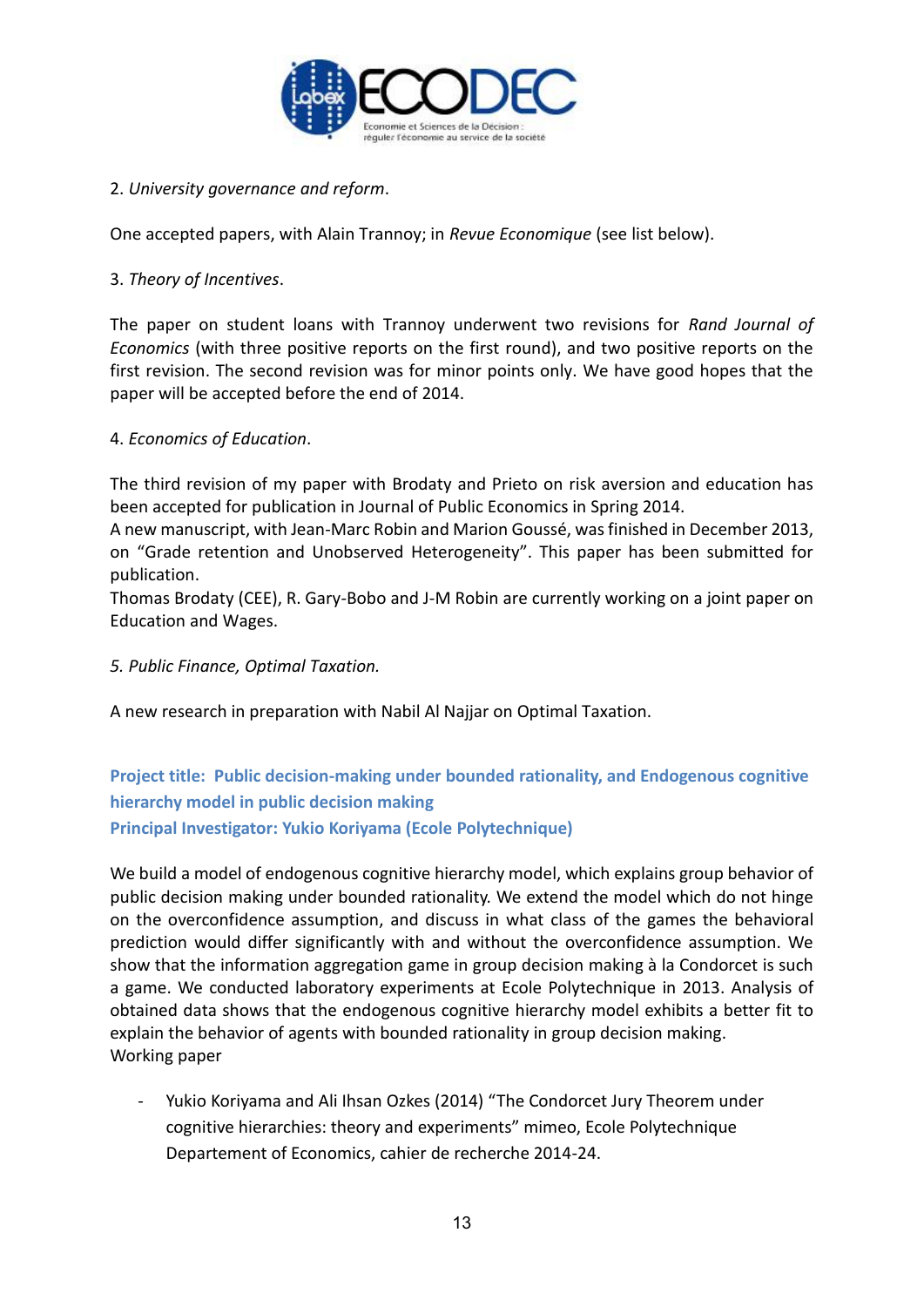

#### Presentations

- Ecole Polytechnique, lunch seminar, Palaiseau, May 2014
- 5<sup>th</sup> Murat Sertel workshop on Economic Design, Istanbul, May 2014
- SAET (Society for Advancement of Economic Theory), Tokyo, August 2014
- Transatlantic Theory Workshop, Paris, September 2014

#### **Project title: A Swiss voting system**

**Principal Investigator: Jean-François Laslier (Ecole Polytechnique)**

Working papers (soon to be submitted):

"Strategic Voting under Committee Approval: A Theory" (2014) Jean-Francois Laslier and Karine Van der Staeten.

We propose a theory of strategic voting under "Committee Approval" where a fixed-sized committee of M members is to be elected. Each voter votes for as many candidates as she wants and the M candidates with the most votes are elected. We assume that voter preferences are separable and that there exists a tiny probability that any vote might be misrecorded. Then strategic voting involves voting by pairwise comparisons. Two candidates play a critical role: the weakest expected winner and the strongest expected loser. Expected winners are approved if and only if they are preferred to the strongest expected loser and expected losers are approved if and only if they are preferred to the weakest expected winner. At equilibrium, if any, a candidate is elected if and only if he is approved by at least half of the voters. With single-peaked preferences, an equilibrium always exists, in which the first M candidates according to the majority tournament relation are elected.

- Strategic Voting under Committee approval: An application to the 2011 regional government election in Zurich. (2014) Romain Lachat, Jean-François Laslier and Karine Van der Straeten.

In several cantons in Switzerland the regional government, i.e. a set of governors who share the executive power in the canton, is elected according to an original voting rule, in which voters can vote for several candidates (up to a maximal number of votes). Up to some details, these elections are instances of what is known in Social Choice Theory as "Committee Approval Voting". The contribution of this paper is twofold. First, we propose a theory of individual rational voting under such a rule. Second, we use data from a panel survey collected during the 2011 Zurich cantonal election to check whether this theory is consistent with individual behaviour observed during that election. We show that roughly 70% of the individual decisions on candidates are consistent with our model of rational voting.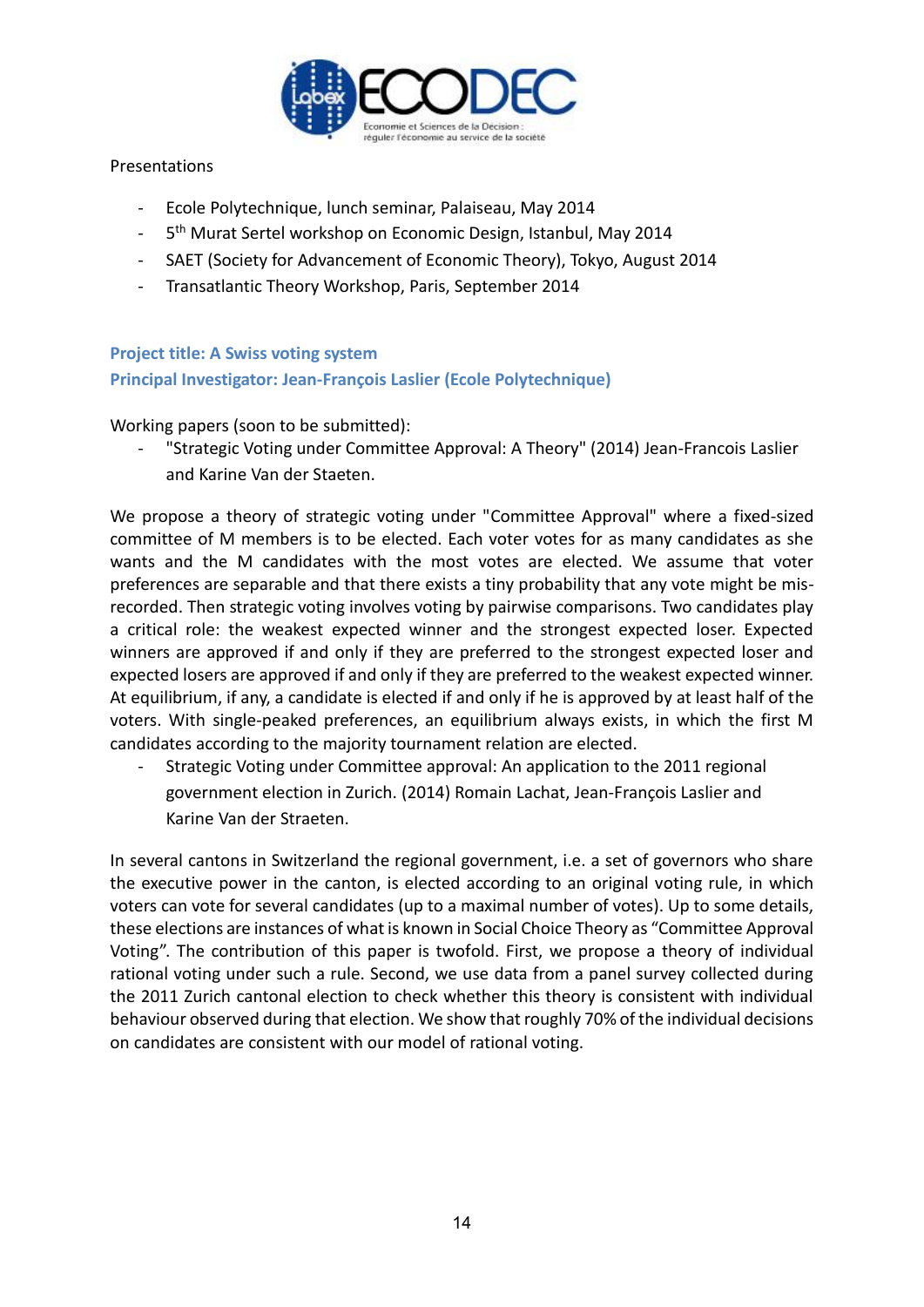

**Project title: Human resources practices and workers' productivity Principal investigators: Thomas Le Barbanchon (CREST-ENSAE), Roland Rathelot (CREST-ENSAE)**

In this applied research, we ask whether workers should be paid a fixed wage rate or a piece rate. We study the wage structure and workers' productivity in one particular firm that conduct surveys.

# **Project title: when do switching costs make markets more or less competitive? Principal investigator: Francisco Ruiz-Aliseda (Ecole Polytechnique)**

Switching costs arise when the consumers of a product develop a stronger preference towards such a product after trying it out. This inertia could be due for example to the existence of (product-specific) learning costs, as happens with software products. Although identifying them is empirically challenging, switching costs have been documented for many products in industries as diverse as banking, ketchup, telecommunications, paid-TV or cigarettes.

The theoretical literature in industrial organization (IO) argues that firms will compete fiercely to attract consumers who will then become attached to the firm and be largely monopolized. The temporal price pattern given this competition for customer lock-in exhibits a so-called "bargains-then-ripoffs" evolution. The policy prescription is that, overall, switching costs make markets more competitive because of the intense competition for new consumers (for a survey, see Joseph Farrell and Paul Klemperer's chapter on the Handbook of Industrial Organization, volume III, published in 2007 by Elsevier-North Holland).

In drawing such policy implications, the IO literature has made a key technical assumption that ensures equilibrium existence: products must exhibit sufficient horizontal differentiation from each other once they have been tried out by consumers. The starting point for the current project is to show that the common wisdom that firms should be willing to fight for new consumers is entirely driven by this technical assumption.

We argue that making such an assumption is not innocuous. Thus, if demand from consumers were elastic enough (e.g., switching costs are very small) once they have tried out a product, capturing new consumers at the expense of the rival may induce the latter to try to steal them away even after having tried out the firm's product. That is, attracting new consumers may make the rival compete more aggressively for them once they have become attached to the firm. As a result, firms may be willing to compete for new consumers, but not for all of them, which softens competition to attract them: capturing too many may make the rival more aggressive for consumers who become locked-in in the future, which is not desirable.

The conclusion of the project is that, when horizontal differences between firms are not that important, enlarging the size of switching costs will actually make markets less competitive. In the absence of horizontal differentiation, the common wisdom remains true only when switching costs are large (and hence demand from consumers who already tried out a product is sufficiently inelastic). The way we depart from the standard assumption in the literature is by introducing switching cost heterogeneity in the consumer population, which allows us to relax the technical assumptions that drive policy implications derived up to now. Our work is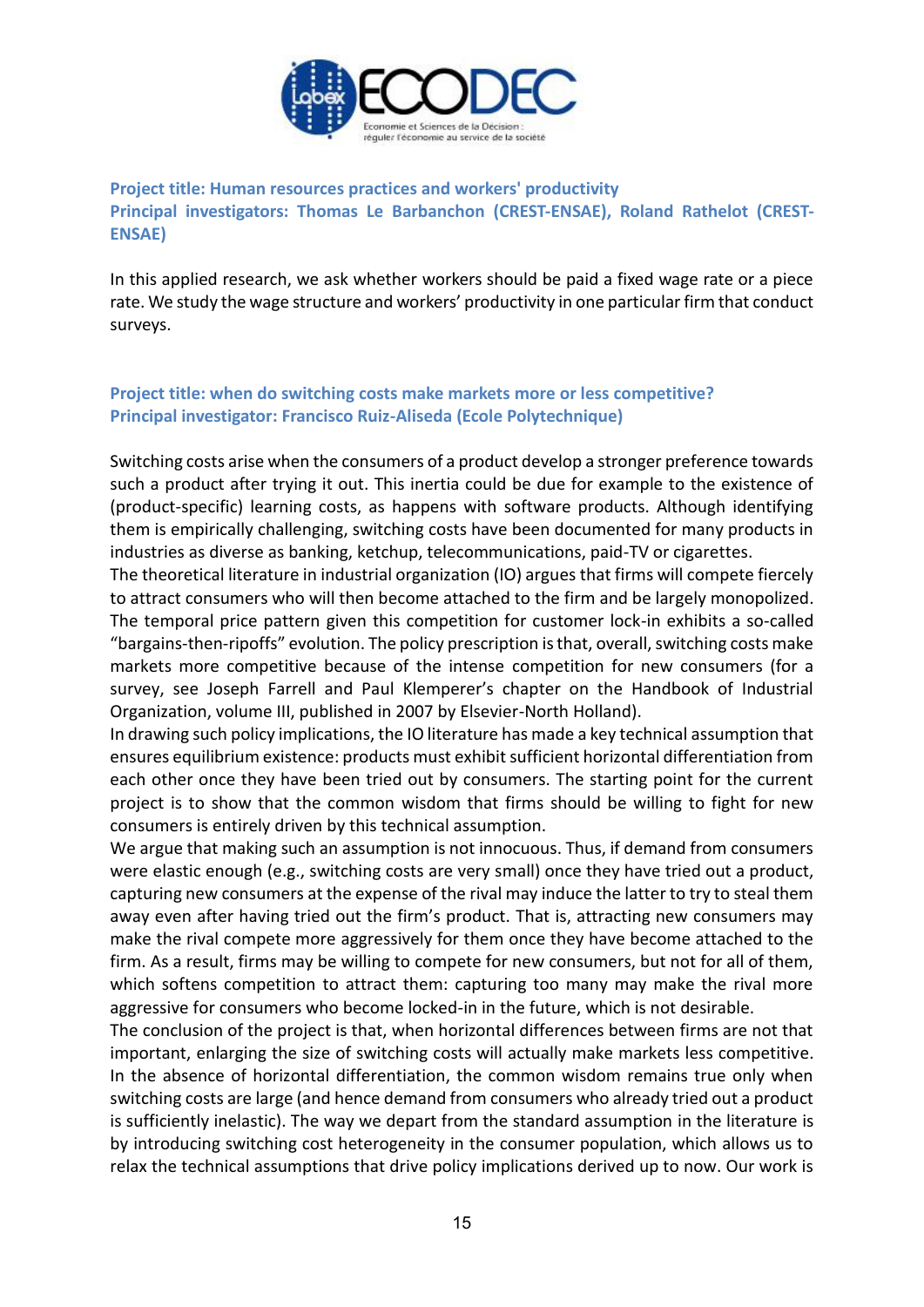

relevant not only for the classical literature on switching costs, but also for the more recent one on full-fledged dynamic models with continuous arrival of consumers. Such a literature has restricted attention to (Markovian) equilibrium pricing strategies that grow linearly with the number of consumers captured, a monotonicity property that is shown not to hold in our setup.

**Project title: The Firm Performance Outcomes of Top Management Team Marketing Attention**

**Principal Investigators: Stefan Worm (HEC Paris), Sundar Bharadwaj (University of Georgia, USA), Jialie Shen, Rajendra Srivastava (both Singapore Management University)**

#### *Status:*

Manuscript under preparation for submission to Journal of Marketing Research

Marketers firmly believe that they should be in the firm's driver's seat, but in reality the attention paid to marketing issues in the boardroom is fairly limited. This paper explores the mechanisms through which top management team (TMT) marketing attention affects firm performance outcomes. In this pursuit, we compile a unique panel data set combining text analysis-based measures of TMT attention with consumer brand ratings, innovativeness measures, and financial performance. The study first develops and validates a higher-order measure of TMT marketing attention using a novel statistical textual analysis framework based on a machine-learning algorithm. Next we examine how TMT attention affects non-financial (e.g., brand perceptions and innovation) and financial performance (e.g., firm value and risk). Then we investigate how these outcomes are contingent on firm-specific and industry-level factors.

#### **PRESENTATIONS AND CONFERENCE PROCEEDINGS**

Worm, Stefan\*, Jialie Shen, Rajendra Srivastava, & Sundar Bharadwaj, "The Firm Performance Impact of TMT Marketing Attention," *2014 Marketing Science Conference Conference,* Atlanta (USA).

Worm, Stefan\*, Jialie Shen, & Sundar Bharadwaj, "The Value Relevance of Top Management Team Marketing Attention," *2014 AMA Winter Educator's Conference*, Orlando (USA).

Worm, Stefan\*,Jialie Shen, Rajendra Srivastava, & Sundar Bharadwaj, "The Value Relevance of Top Management Team Marketing Attention," *Marketing Strategy Meets Wall Street Conference 2013,* Frankfurt (Germany).

Worm, Stefan\*, Jialie Shen & Sundar Bharadwaj, "The Value Relevance of Top Management Team Marketing Attention," *Marketing Science Conference 2013,* Istanbul (Turkey).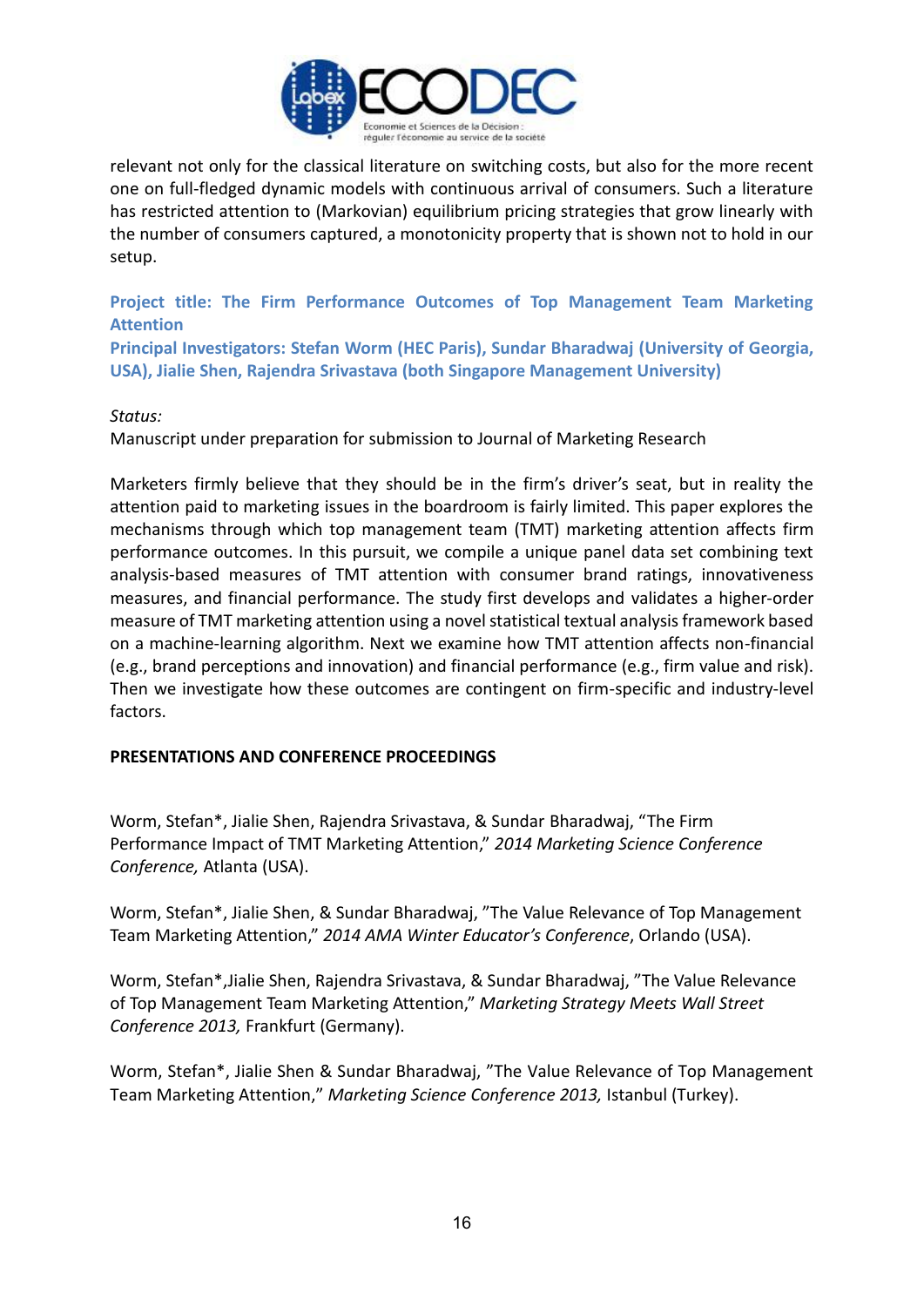

# *5 PhD and postdoc grants*

| <b>Name</b>            | <b>Surname</b> | <b>Contract typ</b>  | <b>PhD Subject/Research subjects</b>                                                                       |
|------------------------|----------------|----------------------|------------------------------------------------------------------------------------------------------------|
| <b>DE CHAISEMARTIN</b> | Clément        | PhD                  | Modèles d'effets du traitement en<br>économétrie et application à<br>l'évaluation des politiques publiques |
| <b>DELBOURG</b>        | Esther         | PhD                  | <b>Empirical Analysis of Water</b><br>resources Allocation for Food<br>Security                            |
| <b>GOUSSEBAILE</b>     | Arnaud         | PhD                  | Impact Economique des<br>catastrophes naturelles et des<br>changements climatiques                         |
| <b>NEZAMI</b>          | Mehdi          | PhD                  | Reaction of the Stock Market to<br><b>Brand Leverage Announcement</b>                                      |
| PERNAUDET              | Julie          | PhD                  | Parent's attitude and child<br>development                                                                 |
| <b>PHILIPPE</b>        | Arnaud         | PhD                  | L'importance de l'information dans<br>la justice pénale                                                    |
| <b>PONS</b>            | Vincent        | Post doctoral fellow | Political Economy, Development                                                                             |
| <b>RENAULT</b>         | Chloé          | PhD                  | Marketing strategy evaluation                                                                              |
| REZAEE-VESSAL          | Sara           | PhD                  | <b>Organizing Gloabal Innovation</b><br>Projects                                                           |
| <b>TREIBICH</b>        | Raphael        | PhD                  | Essais en économie normative                                                                               |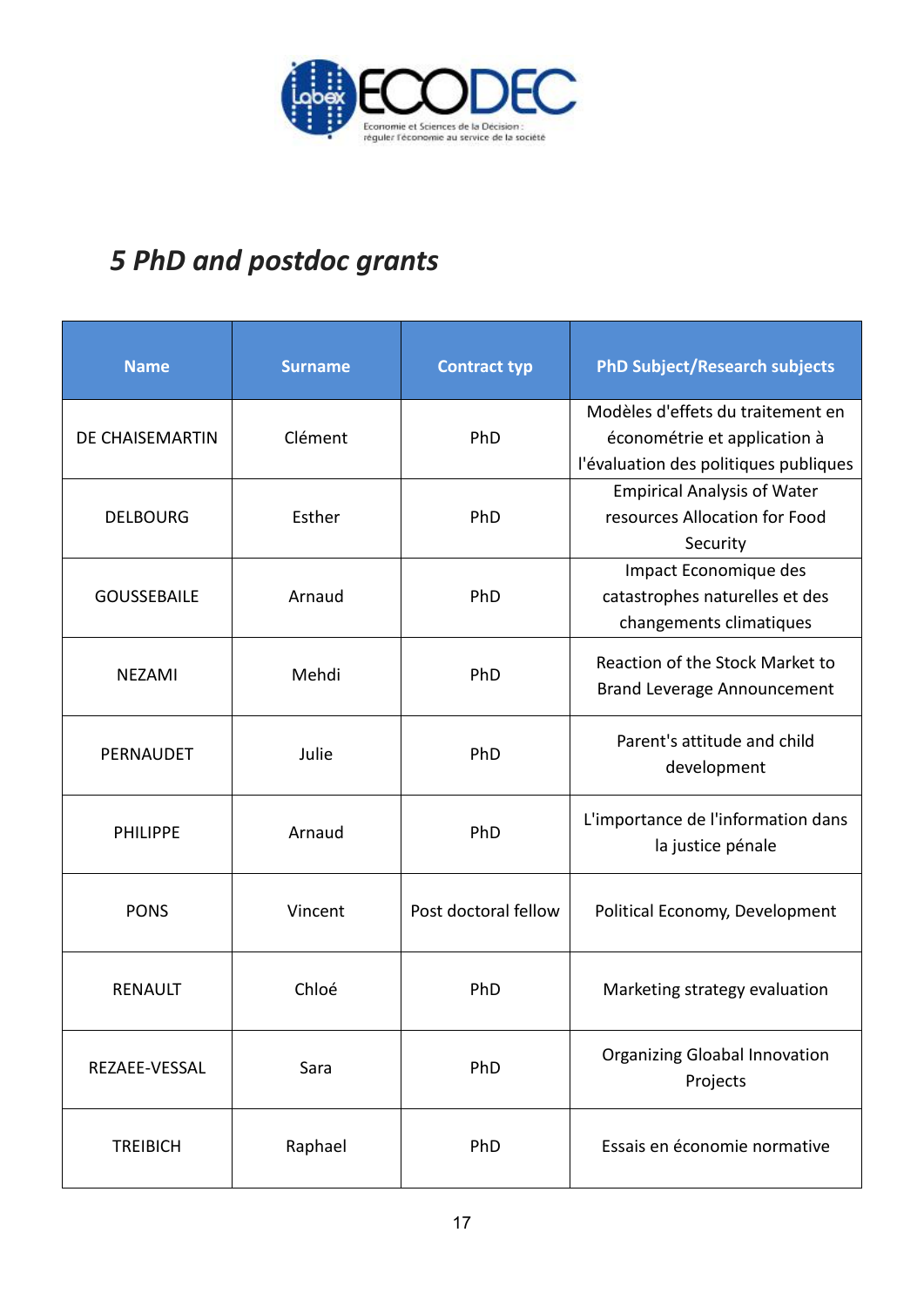

#### **Two examples of PhD topics**

**Julie Pernaudet, PhD topic**: Human capital development policies in early life

#### **Abstract**:

The first project of this thesis, co-authored with Bruno Crépon, addresses the issue of low investments in health among unemployed young people. We investigate whether providing them with individualized information on health insurance and/or on the utility of health care and prevention increases their investments in health. Based on a randomized controlled trial (RCT) implemented among more than 1 500 French young people, we find that information on health insurance only does not increase the demand for healthcare, whereas combining the two types of information significantly increases the probability to consult a psychologist.

The second project, co-authored with Marc Gurgand and Nina Guyon, evaluates a French educational policy targeting children, within deprived areas, who cumulate important medical, social or academic difficulties. This policy aims to provide individualized support to the child, involving both family and school. Our identification strategy relies on difference-in-difference matching estimation.

The third project intends to investigate the role of risk aversion in the choice of field of study after high school. The econometric approach will be structural and based on the German Socio-Economic Panel (GSOEP) data.

### **Arnaud Philippe, PhD topic: The effect of information on criminal justice**

Arnaud Philippe's research focuses on criminal justice. In his PhD dissertation he concentrate on the effect of information on criminal justice: offenders' behavior and judges' decisions. In the first chapter of his PhD dissertation, co-authored with A. Ouss (Chicago University), A. Philippe document the causal effect of media on judicial decisions. Using precise administrative data on both convictions and media contents the authors showed that crime coverage increase sentences in the following days. The second article, coauthored with R. Galbiati (Science Po) and A. Ouss, deals with the impact of job creation and destruction on former inmates' recidivism. The authors show that local news affect people's behavior. In the last chapter of his PhD dissertation A. Philippe evaluates the deterrent effect of a reform increasing sentence times in case of reoffending. He shows that, thanks to a biased presentation of the law, the short term effect exceed the medium term deterrent effect.

The paper "No hatred or malice, fear or affection: media and sentencing", co-authered with A. Ouss (Chicago University) won the Junior Price at "6th Workshop on Economics of Crime" in Milan, October 2014.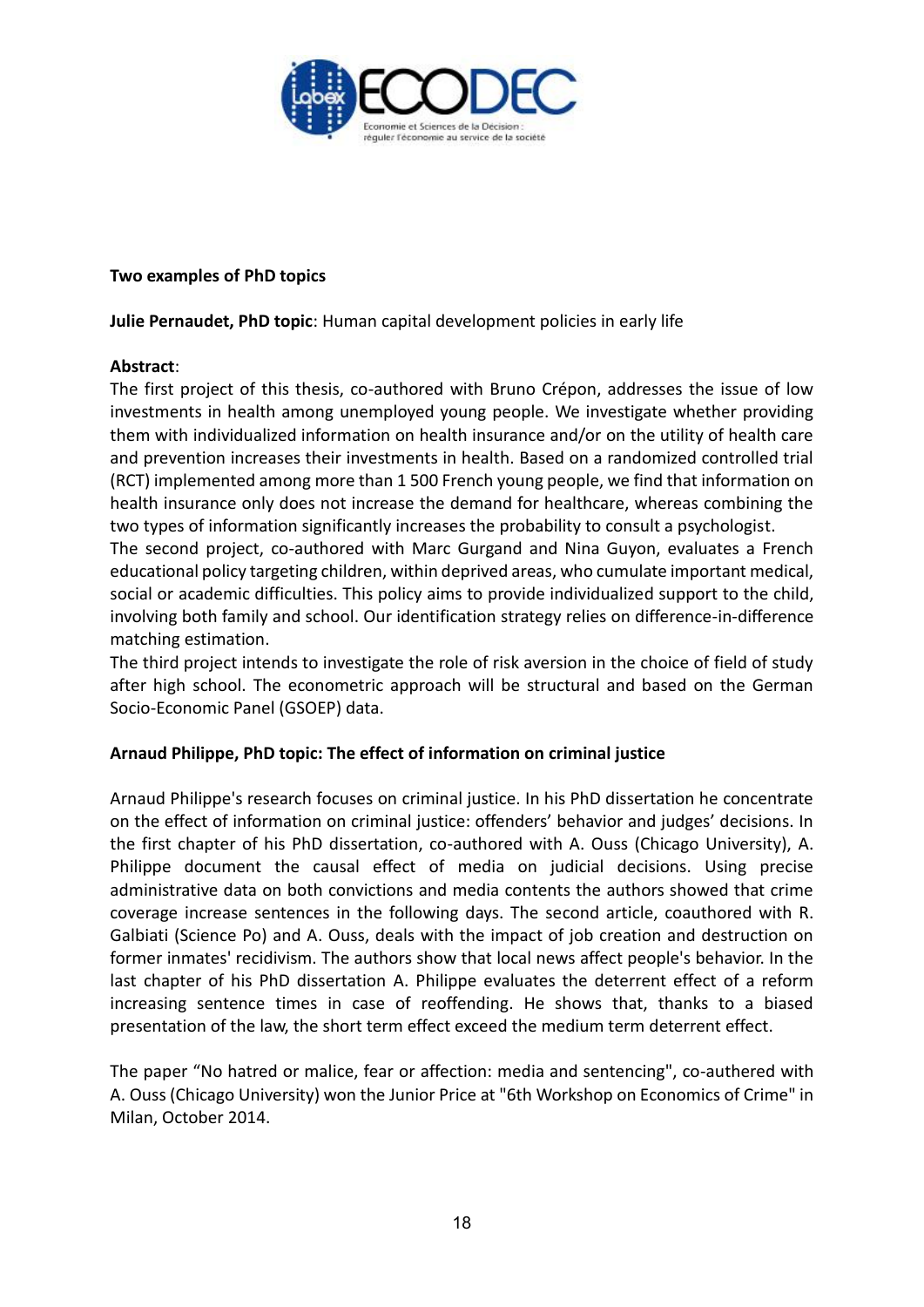

# *6 Invited researchers*

# **Sundar Bharadwaj (University of Georgia, USA)**

During the visit, Prof. Bharadwaj worked with HEC Marketing faculty on research and provided tutoring (e.g. friendly review of papers etc.) and he gave a 10-hour PhD seminar at HEC.

Sundar Bharadwaj has an impressive track record of impactful publications in the domain of strategy evaluation in marketing. He has recently been listed as the 12th most productive researcher by the American Marketing Association. He contributes to the track by emphasizing the importance of strategy evaluation among the hEC faculty and PhD students.

### **Tammo Bijmolt (University of Groningen)**

Tammo Bijmolt is a co-author on the paper "The Business Value of Electronic Word of Mouth: A Meta-Analytic Review" together with Ana Babic (HEC Paris), Kristine de Valck (HEC Paris), Francesca Sotgiu (HEC Paris).

The project looks at how social media activities impact business performance (sales, stock prices, etc.) across different industries and product categories to provide guidelines to companies for future firm policies

### **Robert Palmatier (University of Washington)**

Prof. Palmatier gave a PhD seminar at HEC open to students affiliated with LABEX. He was also a speaker at HEC's 2013 marketing research camp. In addition, he co-chaired a specialized LABEX conference on marketing channels.

### **Martin Klarmann**

Prof. Klarmann gave a research seminar at HEC and interacted with with faculty.

# *7 Conferences*

### **2014 Thought Leaders in Marketing Channels Conference**

Both practice and research focused on marketing channels have changed dramatically over the past few decades. The large shift of GDP from products to services in many economies, the increasing use and importance of the Internet and other technological advances, and the internationalization of many markets and industries is significantly impacting marketing channel structures and strategies. With this conference, commemorating Louis P. (Pete) Bucklin's exceptional body of research on channels of distribution, it is our aim to link the past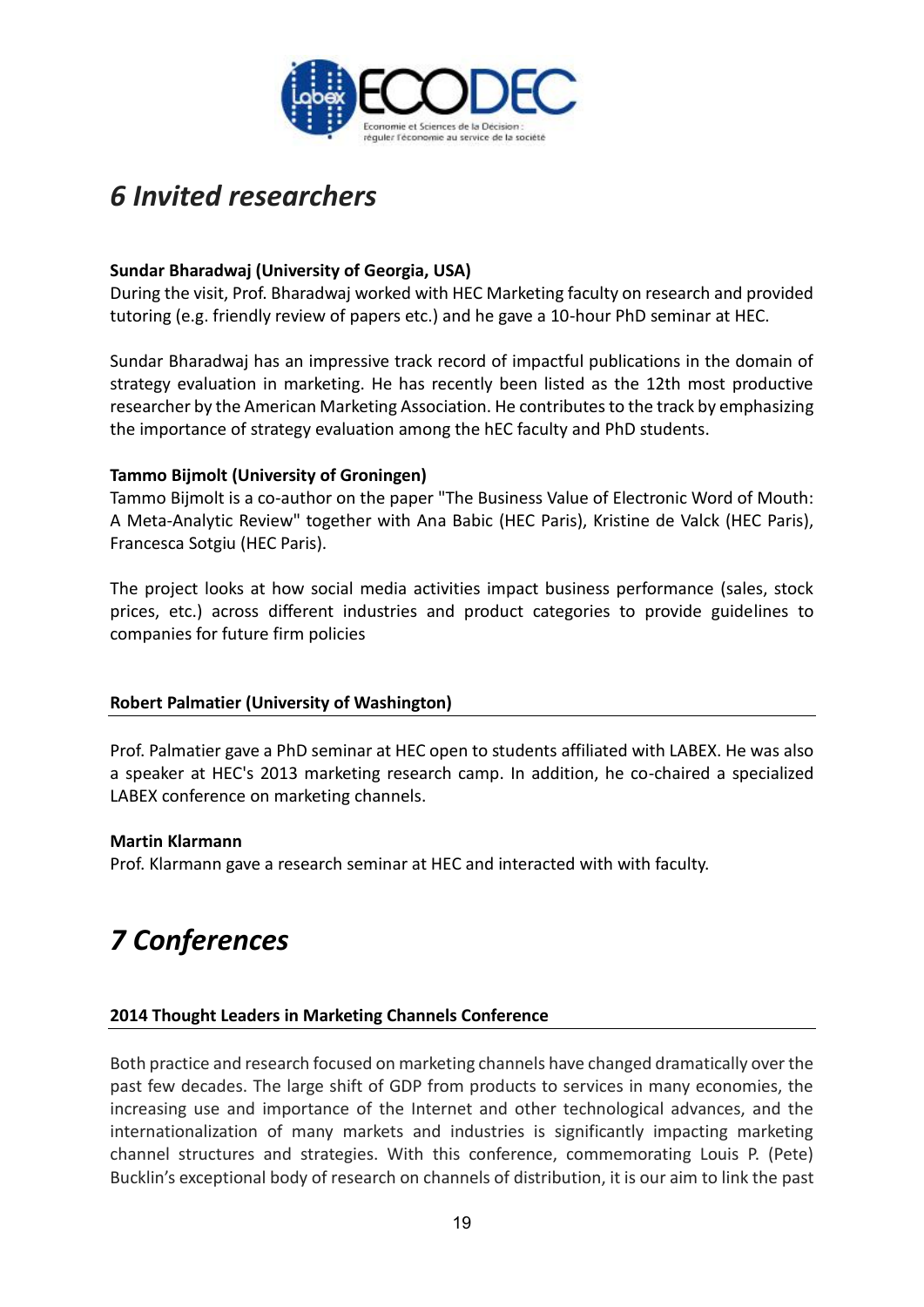

to the future by both looking back to what we has been done and by looking forward to what will be done in marketing channel research and practice. Specifically, we encourage presentations of state-of-the art research providing clear insights into how changing environments have and will be impacting marketing firms' channel policies. We purposely left the domain of marketing channels broad to include wholesale, retail, franchise, distribution, supply chain, and business-to-business contexts. Research topics of specific interest for this conference could include (abbreviated list):

- What is and will be the impact of "shifting to services" on the effectiveness of marketing channel policies?
- What is and will be the impact of "online channels" on marketing channels?
- What is and will be the impact of "new technologies" on marketing channels?
- What is and will be the impact of "globalization" on marketing channels policies?
- What is and will be the impact of "new competitive structures" on marketing channels?
- How do marketing channels fit in the marketing mix decisions of entrepreneurial and start up firms?
- What is the optimal number of channels a firm should use?
- What is the role of brand in channel structures and strategies?
- What is the role of relationship marketing in channel structures and strategies?
- What is the role of culture in channel structures and strategies?
- What is the impact of social media on marketing channels?
- How does multi-channel usage impact channel strategies and outcomes?
- How do customers make channel decisions in the "emerging" multichannel environment?
- What factors are impacting the disintermediation of marketing channels?
- Meta-analyses and reviews papers on marketing channels.
- Conceptual papers on marketing channel structures and strategies.

With this conference we aimed to attract papers by leading researchers from Europe, USA, and Australasia working on marketing channel strategies and policies. The timing just before the European Marketing Academy Conference in Valencia, Spain should make it easier for researchers from overseas to attend. The linked special issue in the Journal of Retailing along with the broad international network of the four co-chairs with will also help to bring in highquality contributions. The following table shows an overview of editors and editorial board members who were among the attendees: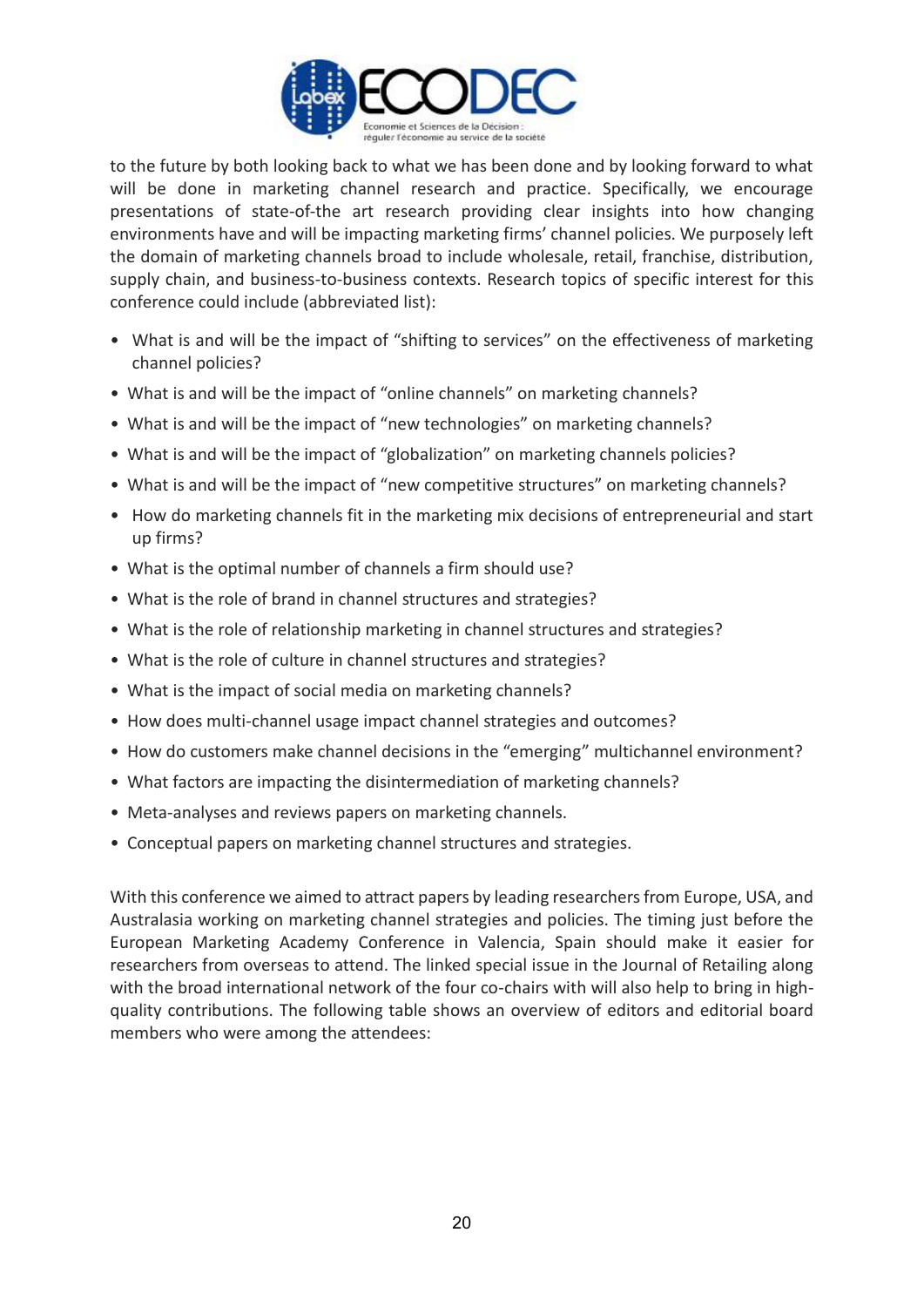

| <b>Name</b>      | <b>Surname</b> | <b>Institution</b>                         | <b>Position</b><br><b>Title 1</b>                                                                                          | <b>Position Title 2</b>                                                     | <b>Editorship</b>                                          |
|------------------|----------------|--------------------------------------------|----------------------------------------------------------------------------------------------------------------------------|-----------------------------------------------------------------------------|------------------------------------------------------------|
| <b>GANESAN</b>   | Shankar        | University of<br>Notre Dame                | Professor<br>of<br>Marketin<br>g                                                                                           |                                                                             | Editor-in-chief of<br>the Journal of<br>Retailing          |
| <b>HOYER</b>     | Wayne          | <b>UT Austin</b>                           | Departm<br>ent<br>Chair,<br>Professor                                                                                      | Director,<br>Center for<br>Customer<br>Insight and<br>Marketing<br>Solution | Area Editor for the<br>Journal of<br>Marketing             |
| <b>KRAFFT</b>    | Manfred        | University of<br>Münster                   | Chaired<br>Professor                                                                                                       | Director of the<br>Institute of<br>Marketing at                             | Editor-in-Chief,<br>Journal of Personal<br>Selling & Sales |
| <b>MANTRALA</b>  | Murali         | University of<br>Missouri,<br>Columbia     | Sam M.<br>Walton<br>Distingui<br>shed<br>Professor<br>of<br>Marketin<br>g and<br>Chair                                     |                                                                             | Associate Editor of<br>the Journal of<br>Retailing         |
| <b>NESLIN</b>    | Scott          | <b>Tuck School</b><br>at Dartmouth         | Professor<br>of<br>marketin<br>g                                                                                           |                                                                             | Associate Editor for<br><b>Marketing Science</b>           |
| <b>PALMATIER</b> | Rob            | University of<br>Washington<br>& HEC Paris | Professor<br>of<br>Marketin<br>g, John<br>C. Narver<br>Endowed<br>Professor<br>in<br><b>Business</b><br>Administ<br>ration | Research<br>Director,<br>Center for<br>Sales and<br>Marketing<br>Strategy   | Area Editor for the<br>Journal of<br>Marketing             |